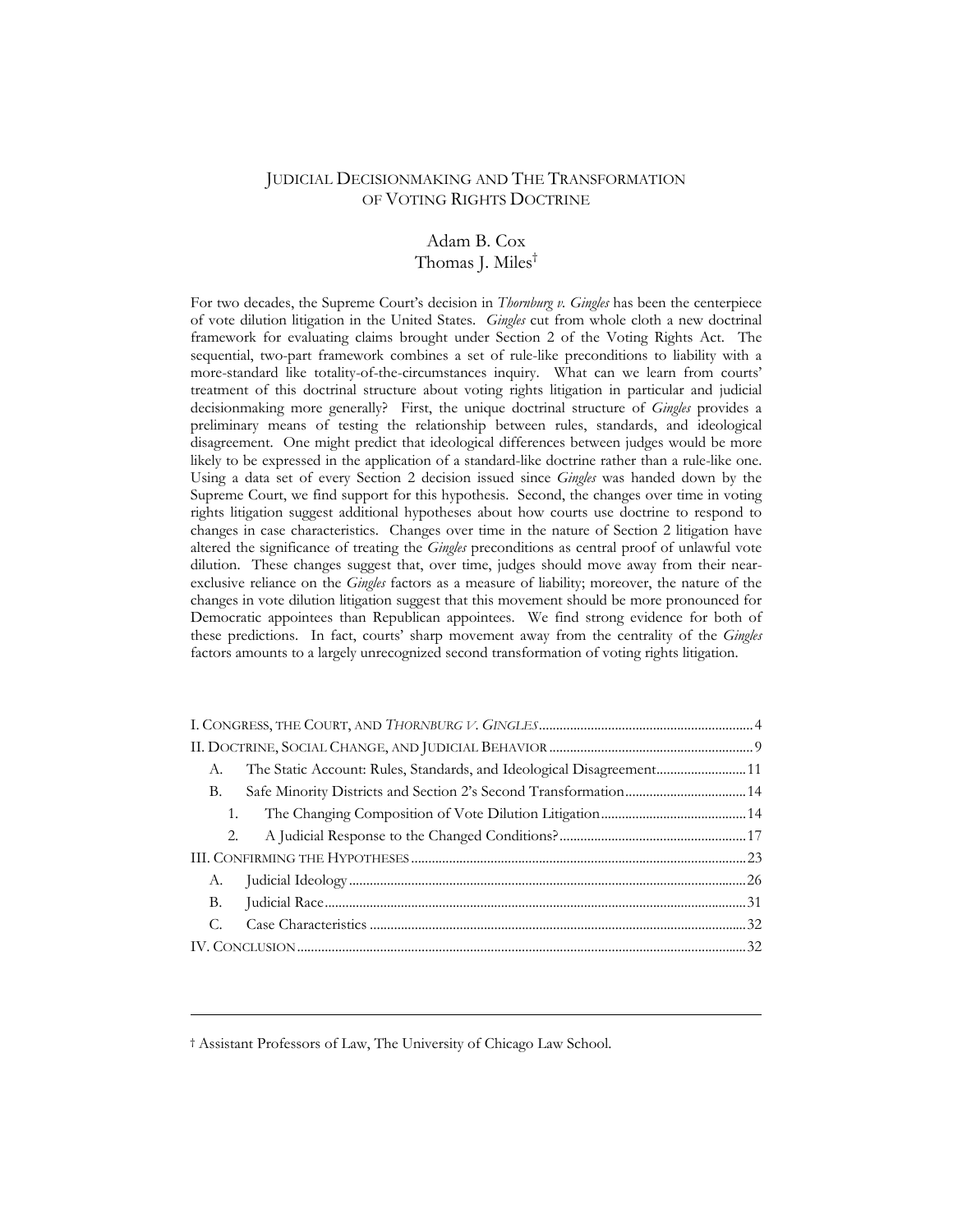#### **INTRODUCTION**

The history of Voting Rights Act litigation is usually told as a tale of transformation. The transformation divides voting rights litigation into two periods separated by a sharp break in 1982, the year in which Congress amended the statute. In amending it, Congress recast Section 2 of the Act as the central judicial tool for enforcing minority voting rights. The Supreme Court responded to this revision a few years later by forging a new doctrinal framework in the seminal case of *Thornburg v. Gingles*. This transformation by Congress and the Court ushered in the modern era of vote dilution litigation. Lawsuits brought under Section 2 became a centrally important mechanism for the enforcement of minority voting rights. And the framework laid down in *Gingles* became the linchpin in this litigation.

This Article argues that this standard history is incomplete. Voting rights jurisprudence actually underwent a second transformation less than a decade after the first. This second change, which took place in the early 1990s, was unlike the first because it was not embodied in any amendments to the statute or changes to the formal doctrinal structure of voting rights litigation. But it was a serious change nonetheless. During the second transformation, courts altered the way in which they evaluated claims brought under Section 2. Moreover, the *Gingles* framework that played the key role in the first transformation was significantly undermined by the second.

This second transformation has been overlooked in part because the history of voting rights litigation has often been framed around a few formal aspects of jurisprudential change: change to either the text of the Act itself or the Supreme Court's doctrinal framework for litigation. We uncover the second transformation by shifting our focus away from these formal features and toward an empirical investigation of the practices of the lower courts that decided voting rights cases. Using a data set of every decision issued in a Section 2 case since *Gingles*, we examine the doctrinal route judges choose to follow when either finding or rejecting liability under the Act. While most empirical work on adjudication attends only to case outcomes, our focus on doctrine allows us to understand more fully both judicial decisionmaking in general and voting rights litigation in particular.

Our inquiry centers around the new doctrinal framework that the *Gingles* Court created for evaluating claims brought under Section 2 of the Voting Rights Act. The sequential, two-part framework combines a set of rule-like preconditions to liability with a more standard-like totality-of-thecircumstances inquiry. This unique doctrinal structure permits us to undertake two sorts of inquiries. The first is static: the two-part structure of *Gingles* provides a preliminary means of testing the relationship among rules,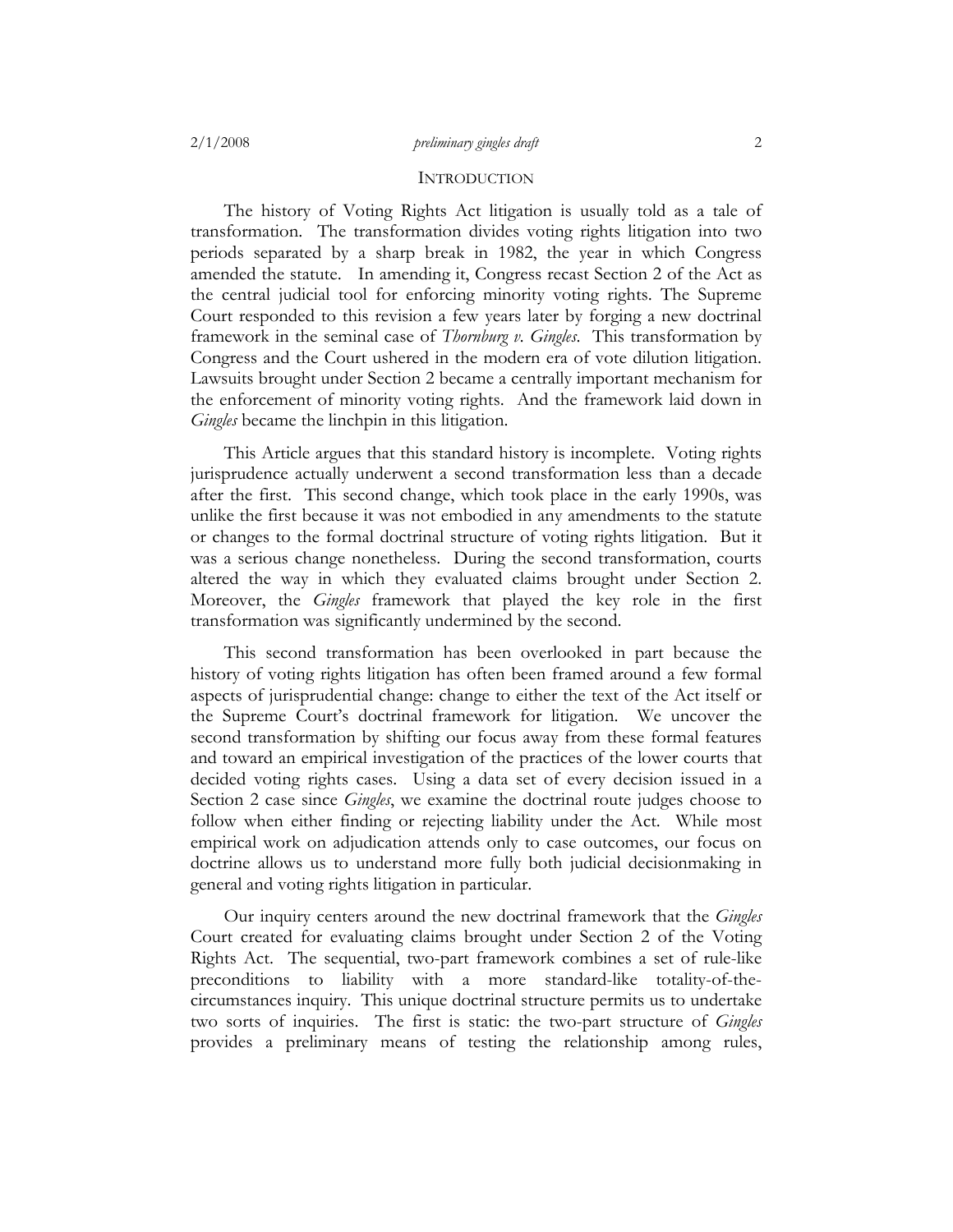standards, and ideological disagreement. One might predict that ideological differences between judges would be more often observed in the application of a standard-like doctrine rather than a rule-like one. We find support for this hypothesis. Ideological divisions in judicial voting patterns are more pronounced in the standard-like second step of *Gingles* than in the evaluation of the more rule-like factors – precisely the opposite of what is suggested by the broad swath of scholarship concerning the *Gingles* test.

The second inquiry focuses on the doctrinal dynamics of vote dilution litigation over time. In the two decades since *Gingles* was decided, vote dilution litigation has undergone a remarkable transformation. Changes over time in the nature of Section 2 litigation have altered the significance of treating the *Gingles* preconditions as central proof of unlawful vote dilution. These movements have both undermined the close connection between the preconditions and minority representation and complicated the question of whether Democrats or Republicans are likely to benefit from the rigid application of the preconditions. These changes allow us to investigate the way in which changes in the characteristics of litigated cases influence the way in which judges apply judicial doctrines. One might predict that judges will respond to the shifting characteristics by moving away from their nearexclusive reliance on the *Gingles* factors as a determinant of liability; moreover, the nature of the changes in vote dilution litigation suggest that this movement should be more pronounced for Democratic appointees than Republican appointees. We find strong evidence for both these predictions. Over time, the *Gingles* factors that both judges and scholars claim are central to the liability inquiry become far less important. Judges – particularly Democratic appointees – have concluded less frequently that liability should follow immediately from satisfaction of the *Gingles* preconditions. Courts' sharp movement away from the centrality of the *Gingles* factors amounts to a largely unrecognized second transformation of voting rights litigation.

Uncovering this oft-overlooked transformation enriches our understanding of how the Voting Rights Act has functioned over its near halfcentury life span. Among other things, it provides important evidence about how federal courts respond to the changes in the political and social circumstances that give rise to voting rights voting litigation, as well as an additional way to evaluate the doctrinal tools that structure that litigation. In this vein, one might take our findings as an endorsement of federal judges' capacities for change but a critique of the Supreme Court's *Gingles* framework itself. The changes in adjudication might reflect judicial responsiveness to changes in the racial and partisan consequences of voting rights claims during this period – changes that the doctrinal framework itself did not keep pace with. And beyond the domain of voting rights litigation, the Article's findings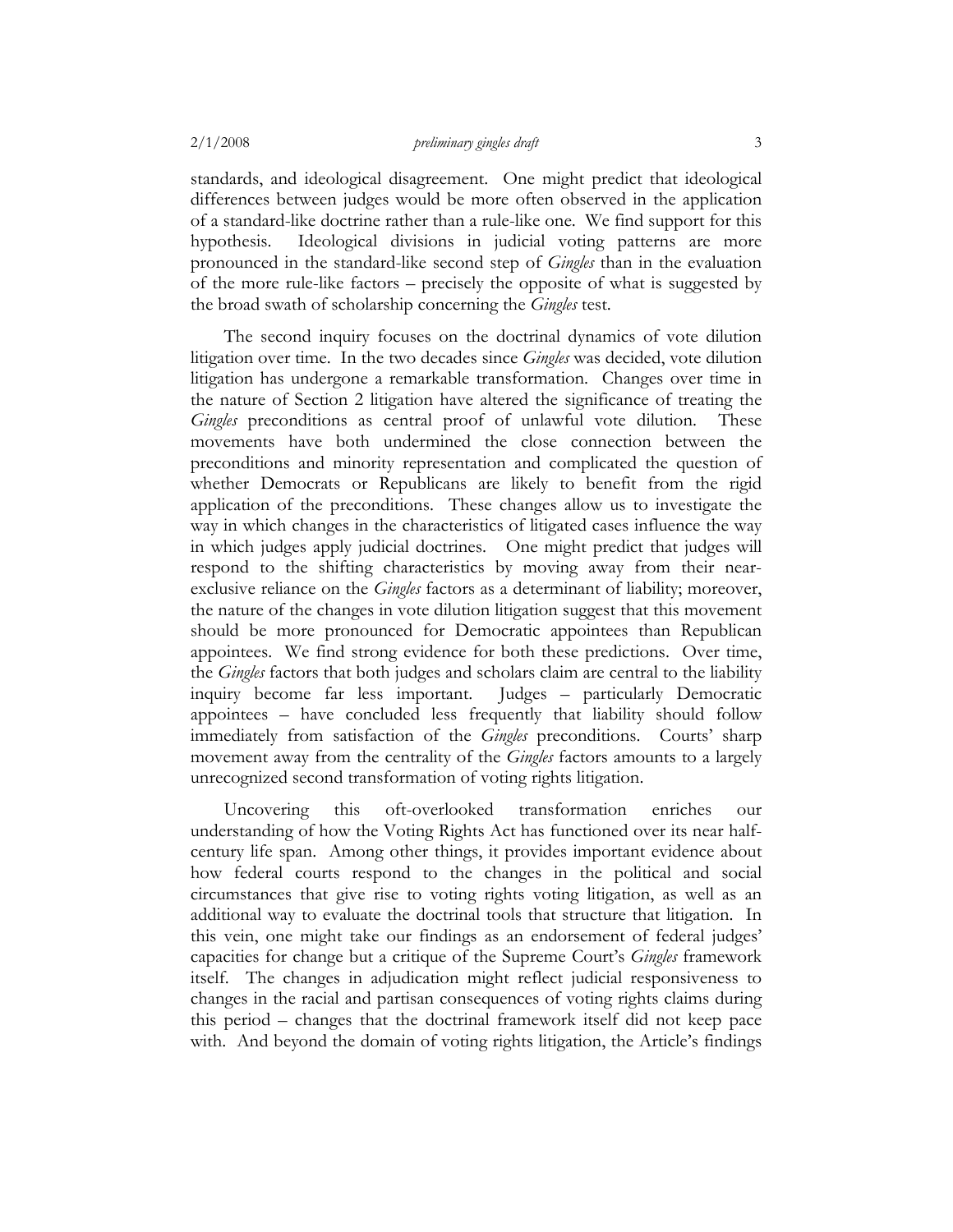help further our understanding of judicial decisionmaking. They shed important light, for example, on the hierarchical relationship between a Supreme Court responsible for creating doctrine and the inferior courts responsible for implementing that doctrine.

# I. CONGRESS, THE COURT, AND *THORNBURG V. GINGLES*

The Voting Rights Act was enacted in 1965 to combat America's long history of excluding African Americans from the political process. Minority voters had been constitutionally entitled to the franchise since the adoption of the Fourteenth and Fifteenth Amendments in the wake of the Civil War.<sup>1</sup> But these formal legal protections had been mostly dead letter since shortly after the end of Reconstruction. Throughout the South, states used a variety of legal mechanisms, often backed by intimidation and violence, to prevent African Americans from registering to vote and casting ballots.<sup>2</sup> Although courts (and eventually Congress) occasionally intervened, as of 1965 African Americans were still registered to vote in only trivial numbers in many Southern states.

The Voting Rights Act attacked discrimination in three ways. First, the Act specifically prohibited (in certain parts of the country) the use of some legal restrictions on the franchise -- such as literacy requirements -- that were often applied in a discriminatory fashion to prevent potential minority voters from registering. Second, Section 5 of the Act subjected the election practices of some states and local governments to ongoing federal oversight: these jurisdictions were prohibited from changing their electoral rules without first pre-clearing those changes through the Justice Department. While the formula that determined which jurisdictions were covered was facially neutral, it was carefully crafted to pick out nearly all of the deep South states for oversight.<sup>3</sup> Third, Section 2 of the Act created a private right of action authorizing minority voters to sue in federal court to secure their voting rights. That provision closely tracked the language of the Fifteenth Amendment, prohibiting states and political subdivisions from applying a voting rule "to deny or abridge the right of any citizen of the United States to vote on account of race or color."4

<sup>1</sup> See U.S. Const. Amend. 14 (""); U.S. Const. Amend. 15 ("").

<sup>2</sup> See, e.g., Alexander Keyssar, The Right to Vote (2001);

<sup>3</sup> 

<sup>4</sup> *Compare* The Voting Rights Act of 1965, Pub. L. No. 89-110, title I, sec. 2, 79 Stat. 437 (codified as amended at 42 U.S.C. § 1971) *with* U.S. Const. Amend. XV ("The right of citizens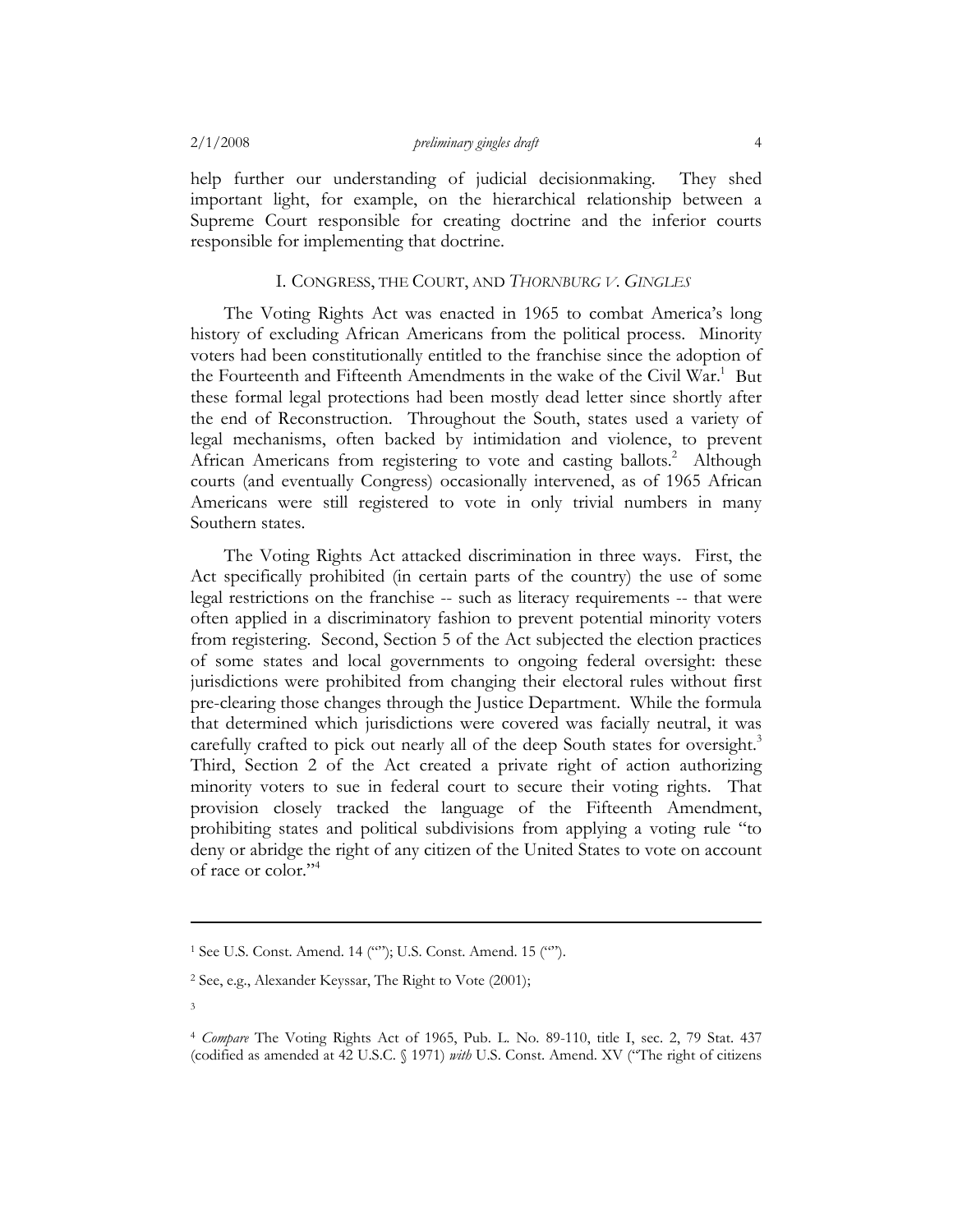Section 2 was little used by litigants during the first decade and a half following the passage of the Voting Rights Act. This is not to say that there was no voting rights litigation during this period; quite the contrary. But perhaps because of Section 2's similarity to the language of the 15th Amendment,<sup>5</sup> nearly all voting rights litigation was brought directly under the Reconstruction Amendments.<sup>6</sup> Still, this litigation would eventually prompt the revision of Section 2 and the first transformation in voting rights litigation. Initially, the litigation concerned first-generation claims of "vote denial" – claims that particular legal rules and practices unlawfully denied minority voters access to the ballot. Plaintiffs brought such claims against poll taxes, grandfather clauses, and so forth. But plaintiffs quickly realized that bare access to the ballot was insufficient to guarantee electoral equality. Litigation turned to second-generation claims of "vote dilution" – claims that particular electoral rules or practices unlawfully diluted the votes of minority voters. Plaintiffs first brought vote dilution claims against at-large (and multimember district) voting arrangements.<sup>7</sup> Soon, single-member districting schemes and many other practices were also challenged as vote dilutive.<sup>8</sup>

Courts were initially somewhat receptive to vote dilution claims. But in Mobile v. Bolden,<sup>9</sup> which concerned the at-large system used to elect Mobile's County commission, the Supreme Court issued two holdings that brought vote dilution litigation to a near standstill. First, the Supreme Court held that the 15th Amendment prohibited only *intentional* racial discrimination in voting. Second, the Court confirmed that it considered Section 2 to be only a

of the United States to vote shall not be denied or abridged by the United States or by any State on account of race, color, or previous condition of servitude.").

<sup>5</sup> See *also*

<sup>6</sup> *See, e.g.*, Whitcomb v. Chavis, 403 U.S. 124 (1971); White v. Regester, 422 U.S. 935 (1975); *cf. Gomillion v. Lightfoot*, 364 U.S. 339 (1960) (relying, prior to the passage of the Voting Rights Act, on the Fifteenth Amendment to strike down statute redrawing the boundaries of the city of Tuskegee).

<sup>7</sup> See Whitcomb v. Chavis; White v. Regester; [cite secondary source on dilution claims, perhaps Karlan Tex L Rev] Plaintiffs argued that such systems diluted the votes of minority voters in part by submerging their votes within a larger white majority. To remedy the dilution, plaintiffs often asked courts to break up an at-large system into several single member districts so that minority voters would have a greater chance of electing a candidate of their choice in a least one of these districts

<sup>8</sup> See, e.g., [single member district]; [felon disenfranchisement law]

<sup>9 446</sup> U.S. 55 (1980).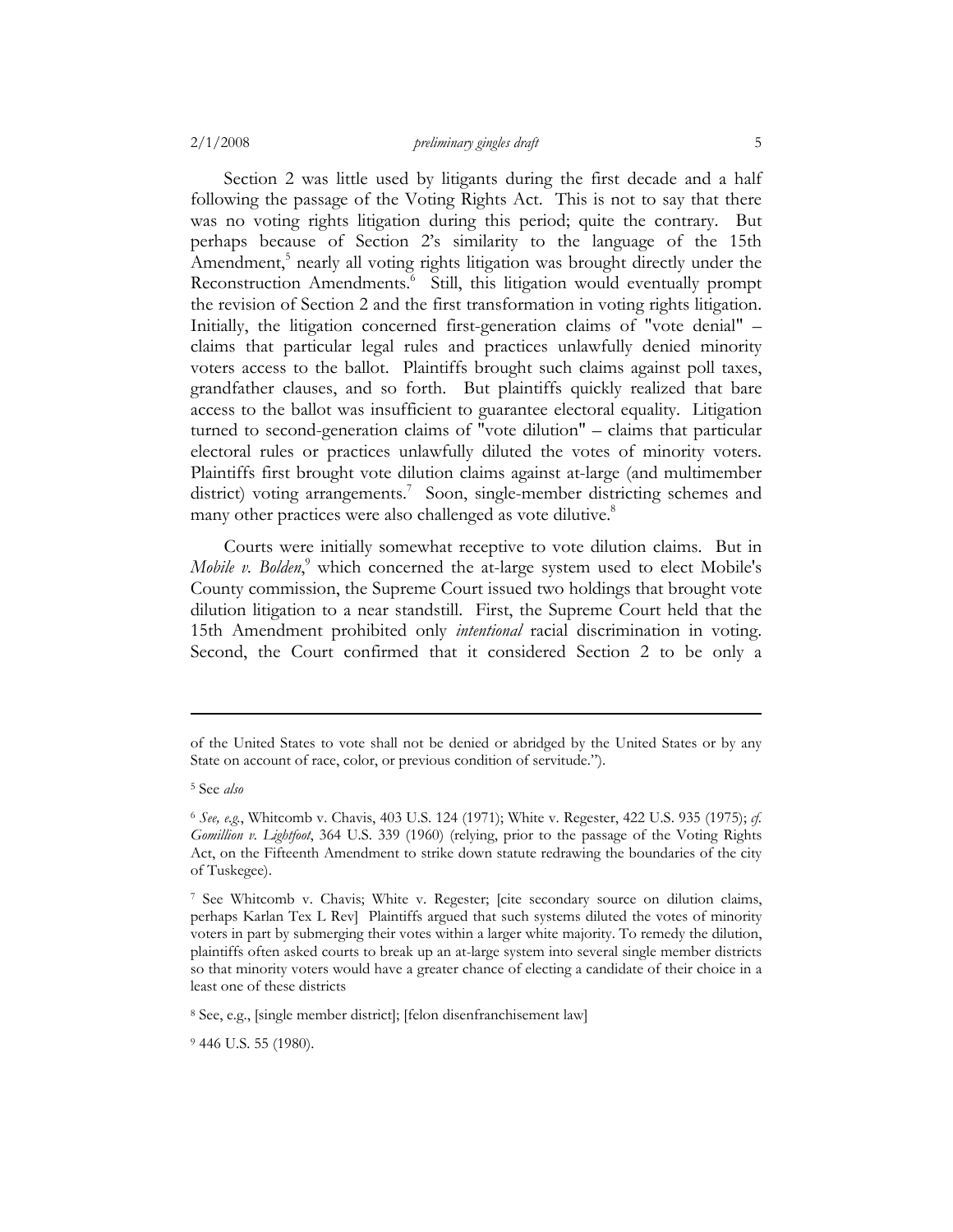restatement of the Fifteenth Amendment's protections.<sup>10</sup> These twin holdings meant that the plaintiffs in every voting rights case would have to prove that a voting practice was enacted or maintained for an invidious purpose in order to obtain relief under Section 2. *Bolden*'s effect was said to be devastating: "existing cases were overturned and dismissed," and a good deal of voting rights litigation ground to a halt.<sup>11</sup>

The Court's holding in *Bolden* sparked the first transformation of voting rights litigation. In response to widespread criticism of the case, Congress in 1982 amended Section 2 of the Voting Rights Act. The amendment, designed to overturn *Bolden*'s statutory holding, reworded Section 2 to make clear that proof of discriminatory intent is not required to make out a claim of vote dilution.<sup>12</sup> Moreover, the amendment was accompanied by a Senate report suggesting that courts evaluate vote dilution claims using a multifactor totalityof-the-circumstances test that had been developed by lower courts in pre-*Bolden* cases. 13

12 Amended Section 2 now requires plaintiffs to show that, "based on the totality of circumstances, . . . the political processes leading to nomination or election in the State or political subdivision are not equally open to participation" by minority voters – a condition satisfied when those voters "have less opportunity than other [voters] to participate in the political process and to elect representatives of their choice." 42 U.S.C. § 1971.

<sup>13</sup> *See* Sen. Rep. No. 97-417 (1982):

To establish a violation, plaintiffs could show a variety of factors, depending upon the kind of rule, practice, or procedure called into question. Typical factors include: (1) the extent of any history of official discrimination in the state or political subdivision that touched the right of the members of the minority group to register, to vote, or otherwise to participate in the democratic process; (2) the extent to which voting in the elections of the state or political subdivision is racially polarized; (3) the extent to which the state or political subdivision has used unusually large election districts, majority vote requirements, anti-single shot provisions, or other voting practices or procedures that may enhance the opportunity for discrimination against the minority group; (4) if there is a candidate slating process, whether the members of the minority group have been denied access to that process; (5) the extent to which members of the minority group in the state or political subdivision bear the effects of discrimination in such areas as education, employment and health, which hinder their ability to participate effectively in the political process; (6) whether political campaigns have been characterized by overt or subtle racial appeals; (7) the

<sup>&</sup>lt;sup>10</sup> *Id.* at 61 ("I]n view of [Section 2's] language and its sparse but clear legislative history, it is evident that this statutory provision adds nothing to the appellees' Fifteenth Amendment claim.").

<sup>11</sup> *See* Armand Derfner, *Vote Dilution and the Voting Rights Act Amendments of 1982*, *in* MINORITY VOTE DILUTION 161 (Chandler Davidson ed. 1989); *see also* SAMUEL ISSACHAROFF, PAMELA KARLAN, & RICHARD PILDES, THE LAW OF DEMOCRACY 710-711, 746 (2d ed. rev. 2002).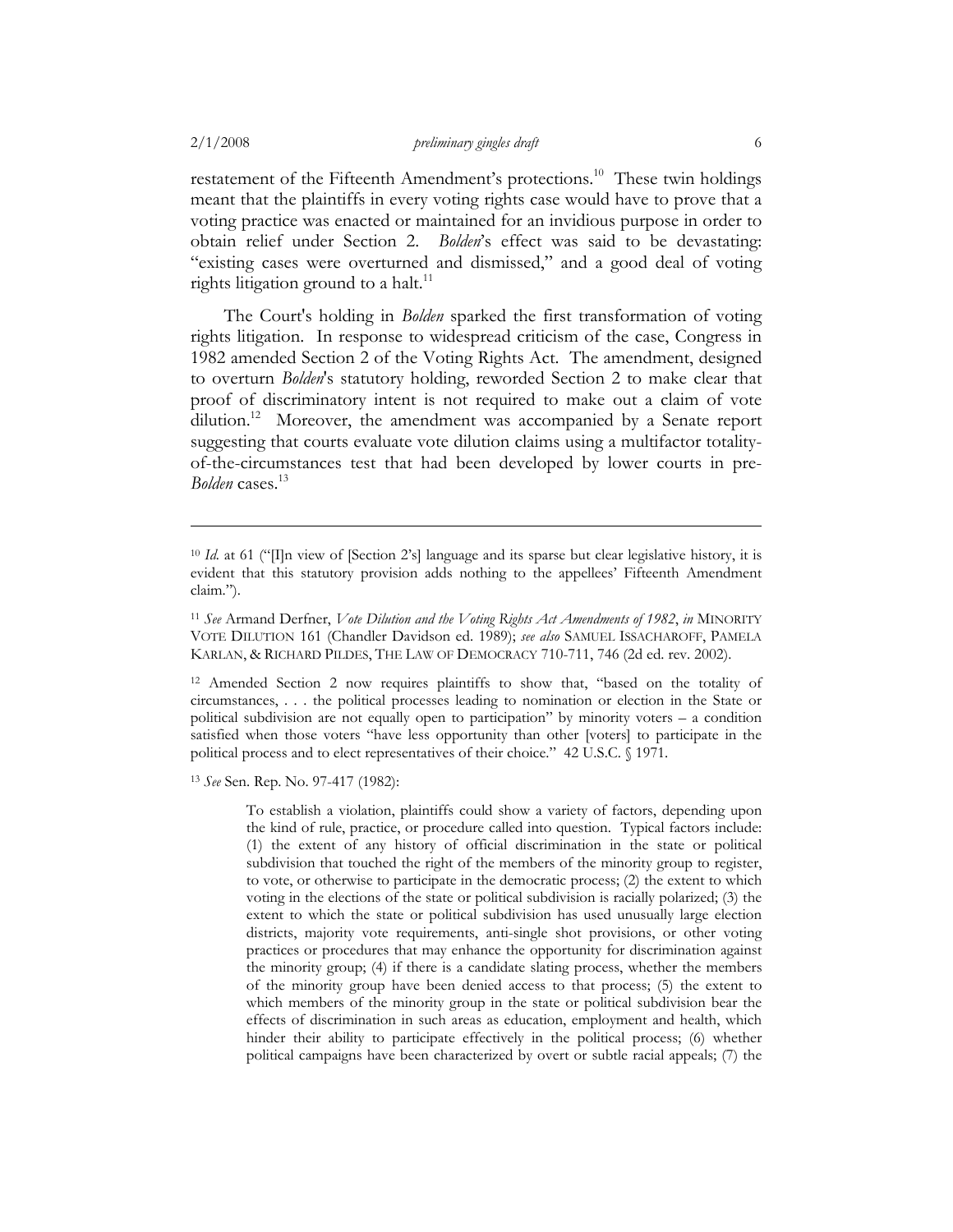The Supreme Court interpreted the amended Section 2 for the first time in 1986, in the now-seminal case of *Thornburg v. Gingles*. 14 But rather than focusing on the multi-factor test suggested in the Senate Report and embodied in earlier lower-court case law, the Court fashioned a new doctrinal framework for evaluating Section 2 claims. The *Gingles* framework focused the inquiry on the actual behavior of voters: it moved the existence of racially polarized voting and its effect on the electoral success of minority-preferred candidates to the center of the judicial inquiry.15 Specifically, the first stage of the new doctrinal structure included three preconditions for liability: it required plaintiffs to prove (1) that the minority group is sufficiently large and geographically compact, (2) that the minority group is politically cohesive, and (3) that white voters vote as a bloc and thereby typically defeat minoritypreferred candidates. By focusing the inquiry on these three factors rather than the nine Senate factors, courts and commentators commonly believe that the first stage of the *Gingles* framework is more rule-like and works to constrain judicial discretion.<sup>16</sup>

The Supreme Court eventually clarified that the three *Gingles* factors are necessary but not sufficient conditions for liability under Section 2.<sup>17</sup> Once the preconditions are satisfied, a court is still required to engage in a multi-factor

14 478 U.S. 30 (1986).

extent to which members of the minority group have been elected to public office in the jurisdiction.

Additional factors that in some cases have had probative value as part of plaintiffs' evidence to establish a violation are: [w]hether there is a significant lack of responsiveness on the part of elected officials to the particularized needs of the members of the minority group . . . [and] [w]hether the policy underlying the state or political subdivision's use of such voting qualification, prerequisite to voting, or standard, practice or procedure is tenuous. While these enumerated factors will often be the most relevant ones, in some cases other factors will be indicative of the alleged dilution. The cases demonstrate, and the committee intends that there is no requirement that any particular number of factors be proved, or that a majority of them point one way or the other.

<sup>15</sup> *See* Samuel Issacharoff, *Polarized Voting and the Political Process: The Transformation of Voting Rights Jurisprudence*, 90 MICH. L. REV. 1833 (1992).

<sup>&</sup>lt;sup>16</sup> *See, e.g.*, McNeil v. Springfield Park District, 851 F.2d 937 (7<sup>th</sup> Cir. 1988) ("It reins in the almost unbridled discretion that section 2 gives the courts, focusing the inquiry so plaintiffs with promising claims can develop a full record"); SAMUEL ISSACHAROFF, PAMELA KARLAN, & RICHARD PILDES, THE LAW OF DEMOCRACY 618-19 (2d ed. rev. 2002) ("Are the three *Gingles* factors more 'objective' in some sense than the Senate Report factors? If they are, is *Gingles* yet another manifestation of the [Supreme] Court's preference for bright-line tests?").

<sup>17</sup> *See* Johnson v. De Grandy, 512 U.S. 997 (1994).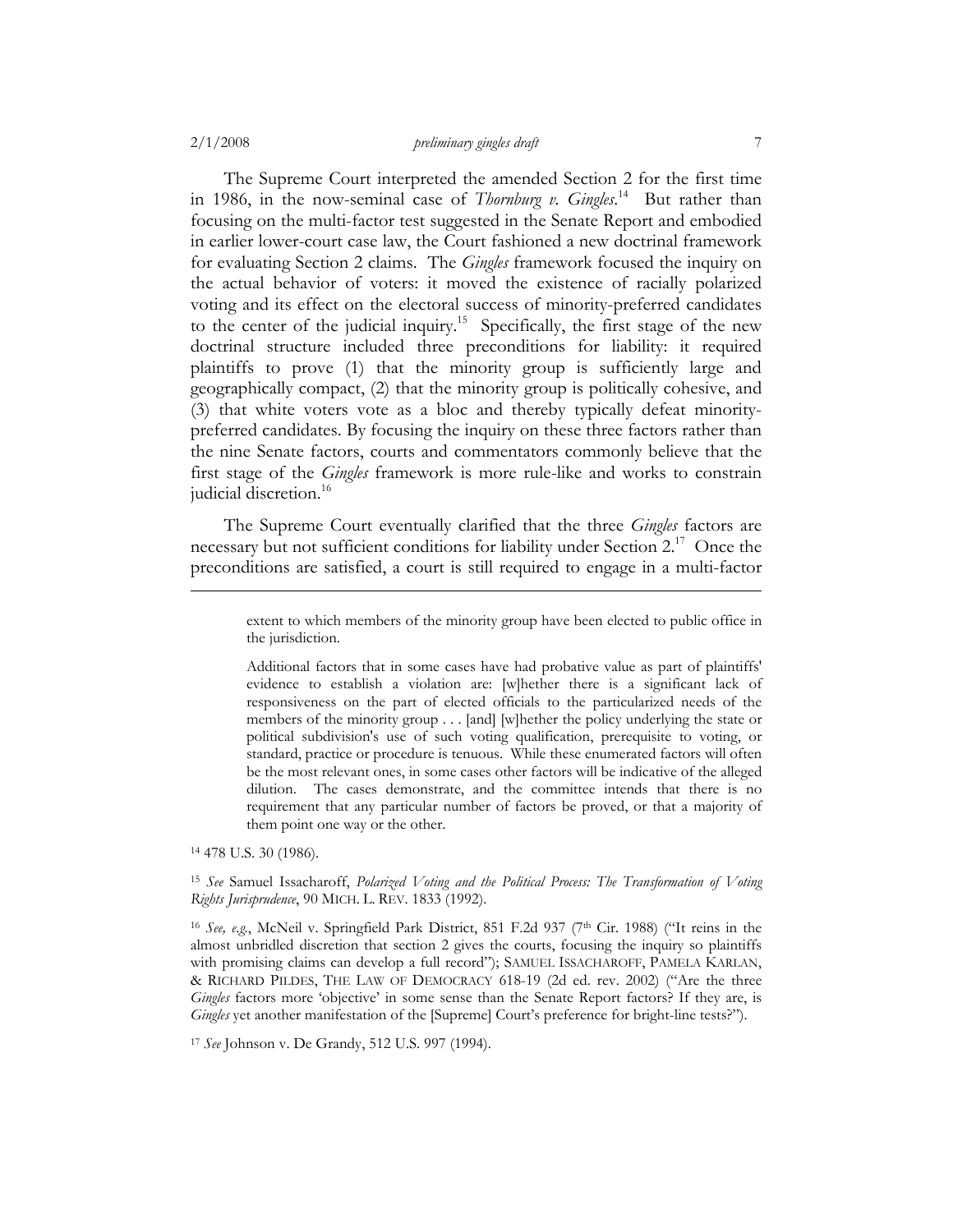balancing inquiry (focusing on the factors identified in the 1982 Senate report) before determining whether vote dilution exists.<sup>18</sup> In other words, Section 2 doctrine is formally structured as a two-stage inquiry – with the first stage more rigidly rule-like, and the second involving a softer totality of the circumstances test. In practice, however, prominent opinions by lower courts have continued to downplay the significance of the second stage.<sup>19</sup> The idea of the dominance of the first stage *Gingles*' factors has continued unabated.

These changes – to the statute and the doctrinal structure – had two transformative consequences. First, they made Section 2 the central tool of modern vote dilution litigation. After 1982, nearly every vote dilution challenge to an electoral practice included a claim that the practice violated Section 2 – whether the lawsuit concerned an at-large electoral arrangement, a statewide redistricting scheme, a felon disenfranchisement statute, or some other type of voting practice.

 Second, these changes led both courts and commentators to forge an account of voting rights litigation in which the first stage of the *Gingles*  framework had central, nearly exclusive importance. In other words, this transformation led the three doctrinal preconditions in the first step of *Gingles* to be seen as the linchpin of the liability inquiry in modern voting rights litigation. Liability was thought almost always to rise or fall with the presence or absence of the three requirements laid out by Justice Brennan in that case.

Within the judiciary, this view was articulated as early as *Gingles* itself. Writing separately in that case, Justice O'Connor argued that Brennan's threepronged test made electoral success the touchstone of vote dilution claims while rendering all other factors nearly irrelevant.<sup>20</sup> Over time, this view came to be commonplace among lower courts as well. Time and time again, lower courts have reiterated that "it will be only the very unusual case in which the

<sup>18</sup> *See id.*

<sup>19</sup> *See, e.g.*, Thompson v. Glades County Bd. of County Comm'rs, 2007 U.S. App. LEXIS 17532 (11th Cir. 2007) ("Although . . . satisfying the three *Gingles* requirements is not, by itself, sufficient to establish vote dilution . . . it would be only the very unusual case in which the plaintiffs can establish the existence of the three *Gingles* factors but still have failed to establish a violation of  $\S$  2 under the totality of circumstances."); United States v. Charleston County, 316 F. Supp. 2d 268, 277 (D. S.C. 2003) ("[I]t will be only the very unusual case in which the plaintiffs can establish the existence of the three *Gingles* factors but still have failed to establish a violation of § 2 under the totality of the circumstances.").

<sup>20</sup> Thornburg v. *Gingles*, cite (O'Connor, J., dissenting) (stating that the *Gingles* inquiry is a dramatic transformation that makes electoral success the lynchpin of vote dilution claims while rendering the other factors of the totality-of-the-circumstances approach nearly irrelevant).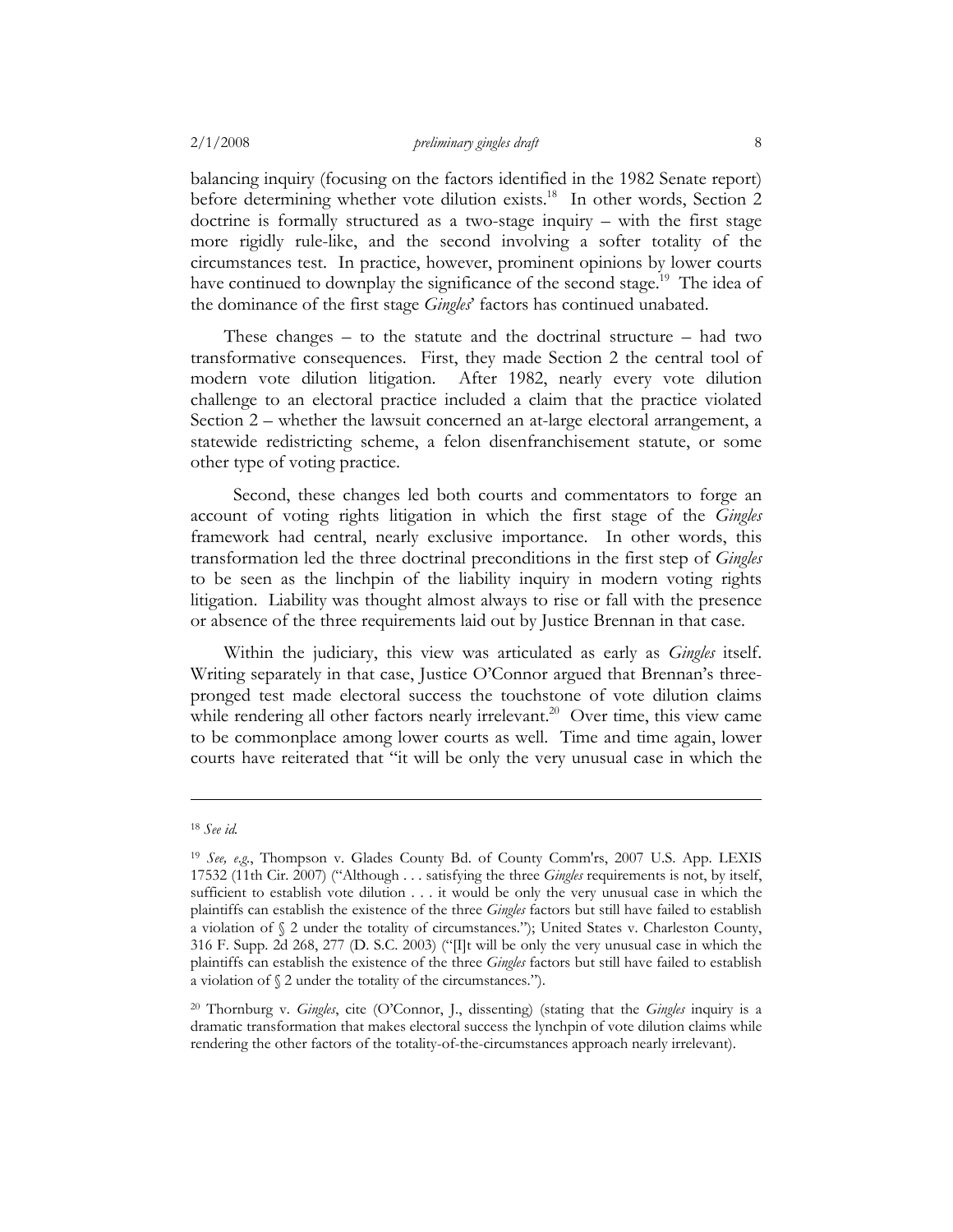plaintiffs can establish the existence of the three *Gingles* factors but still have failed to establish a violation of  $\S$  2 under the totality of circumstances."<sup>21</sup>

Among scholars, the central importance of *Gingles*' doctrinal framework has come to frame many debates in the field of election law. Perhaps the quickest way to get a sense of *Gingles*' dominance is to flip through the two leading election law case books. These casebooks devote the vast majority of their coverage of Section 2 litigation to *Gingles* and the elaboration of its threepronged test.<sup>22</sup> Moreover, debates about the three preconditions have garnered by far the bulk of commentary and intellectual interest in Section 2 litigation. A vast literature debates myriad questions about what exactly each of the three *Gingles* prongs requires. Can minority voters satisfy the first prong even if they are insufficiently numerous to constitute a majority of a single-member district? Can a multi-racial coalition of voters constitute a single cohesive minority group for purposes of the second prong? Can the third prong be satisfied even when a nontrivial fraction of white voters are willing to vote for a minority-preferred candidate? These technical theoretical questions dominate the scholarship concerning modern vote dilution litigation. $^{23}$ 

 On these accounts, modern voting rights location is defined by a dramatic transformation in the early 1980s. That sharp change in the jurisprudence turned the focus toward actual voting behavior and made the *Gingles* test the most important (and most analyzed) feature of modern litigation in the field. As we will show below, this view was not entirely correct.

# II. DOCTRINE, SOCIAL CHANGE, AND JUDICIAL BEHAVIOR

The historical account laid out in Part I is important but incomplete. Congress's amendment of Section 2 was tremendously important to modern voting rights litigation. And *Thornburg v. Gingles* was an important acknowledgment by the Court that the actual behavior of groups of voters was

<sup>21</sup> Jenkins v. Red Clay Consol. Sch. Dist. Bd. of Educ., 4 F.3d 1103 (3d Cir. 1993); accord Nipper v. Smith, 39 F.3d 1494, 1514 (11th Cir. 1994); Uno v. City of Holyoke, 72 F.3d 973, 983 (1st Cir. 1995); NAACP v. City of Niagara Falls, 65 F.3d 1002, 1020 n.21 (2d Cir. 1995); Clark v. Calhoun County, 88 F.3d 1393, 1396 (5th Cir. 1996); NAACP v. Fordice, 252 F.3d 361, 373 (5th Cir. 2001); Black Political Task Force v. Galvin, 300 F. Supp. 2d 291 (D. Mass. 2004).

<sup>22</sup> See SAMUEL ISSACHAROFF, PAMELA KARLAN, & RICHARD PILDES, THE LAW OF DEMOCRACY (2d ed. rev. 2002); RICHARD HASEN & DANIEL LOWENSTEIN, ELECTION LAW (3d ed. 2006).

<sup>23</sup> *See*, e.g., [cites].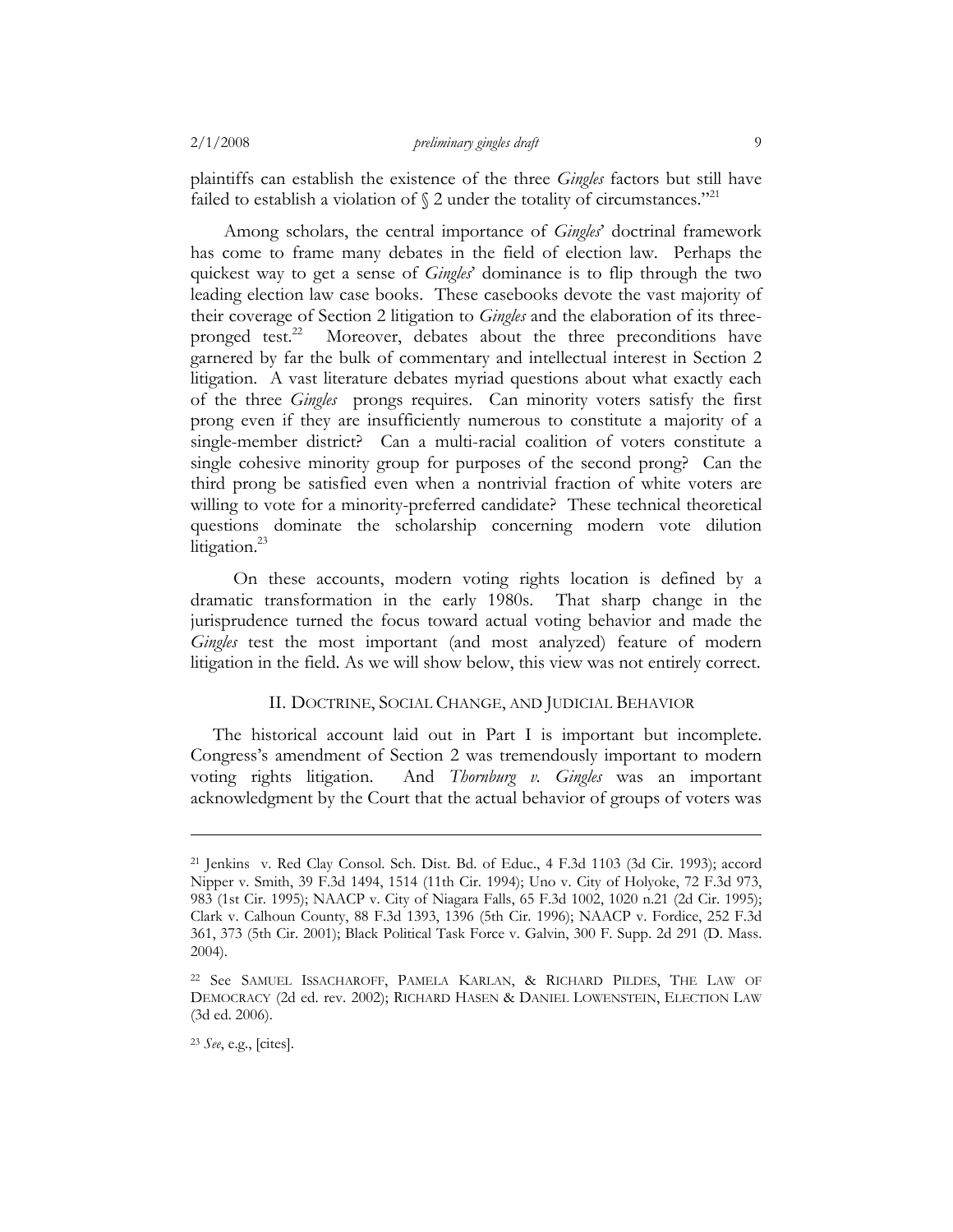critical to any understanding of the concept of vote dilution. But this common story misses two important features of Voting Rights Act litigation. First, it underplays the significance of the role of the totality of the circumstances test – both as an important aspect of the liability determination and the central source of partisan disagreement among judges. Second, this account overlooks a second transformation in voting rights jurisprudence – a transformation occurred in the early 1990s rather than the early 1980s, and a transformation that gives us new insights into the way in which judges have responded to changes over time in the consequences of vote dilution litigation for both minority voters and the major political parties in America.

This Part uncovers these poorly understood features of voting rights litigation by using a dataset that includes a rich set of information about every Section 2 case decided since the Supreme Court handed down its decision in *Thornburg v. Gingles*. To track the evolution of voting rights jurisprudence, we focus only on decisions in which courts addressed the issue of Section 2 liability, rather than some preliminary or ancillary issue (such as whether attorneys fees should be awarded or a settlement approved). During the period covered by our dataset, courts issued 296 opinions concerning Section 2 liability. For each decision, our data set includes three broad categories of information: $24$ 

1. *Case characteristics*: this includes information about what type of voting practice the plaintiffs challenged, $^{25}$  about where the challenged practice was located, $^{26}$  and about when the challenge was litigated.

<sup>24</sup> Detailed information on all of these opinions was collected by Ellen Katz and the staff of the Voting Rights Initiative at the University of Michigan Law school. We supplemented that data with information about every judge who adjudicated a Section 2 case – information about both the judge's treatment of the case and about the judge's demographic characteristics.

<sup>&</sup>lt;sup>25</sup> The dataset groups the practices challenged into the following categories: at-large electoral systems, redistricting plans, election administration, and other practices. A single decision can encompass challenges to multiple types of practices. Challenges to at-large systems and redistricting plans make up the overwhelming majority of the cases.

<sup>&</sup>lt;sup>26</sup> The dataset includes two geographic variables. The first indicates whether the challenged practice was located in the south. The second indicates whether the challenged practice was located in a jurisdiction subject to special oversight under Section 5 of the Voting Rights Act. (These jurisdictions are typically called "covered" jurisdictions.) The data include these variables because, as we have discussed elsewhere, it is commonly thought that voting rights litigation is systematically different in the south and in covered jurisdictions. See Adam B. Cox & Thomas J. Miles, Judging the Voting Rights Act.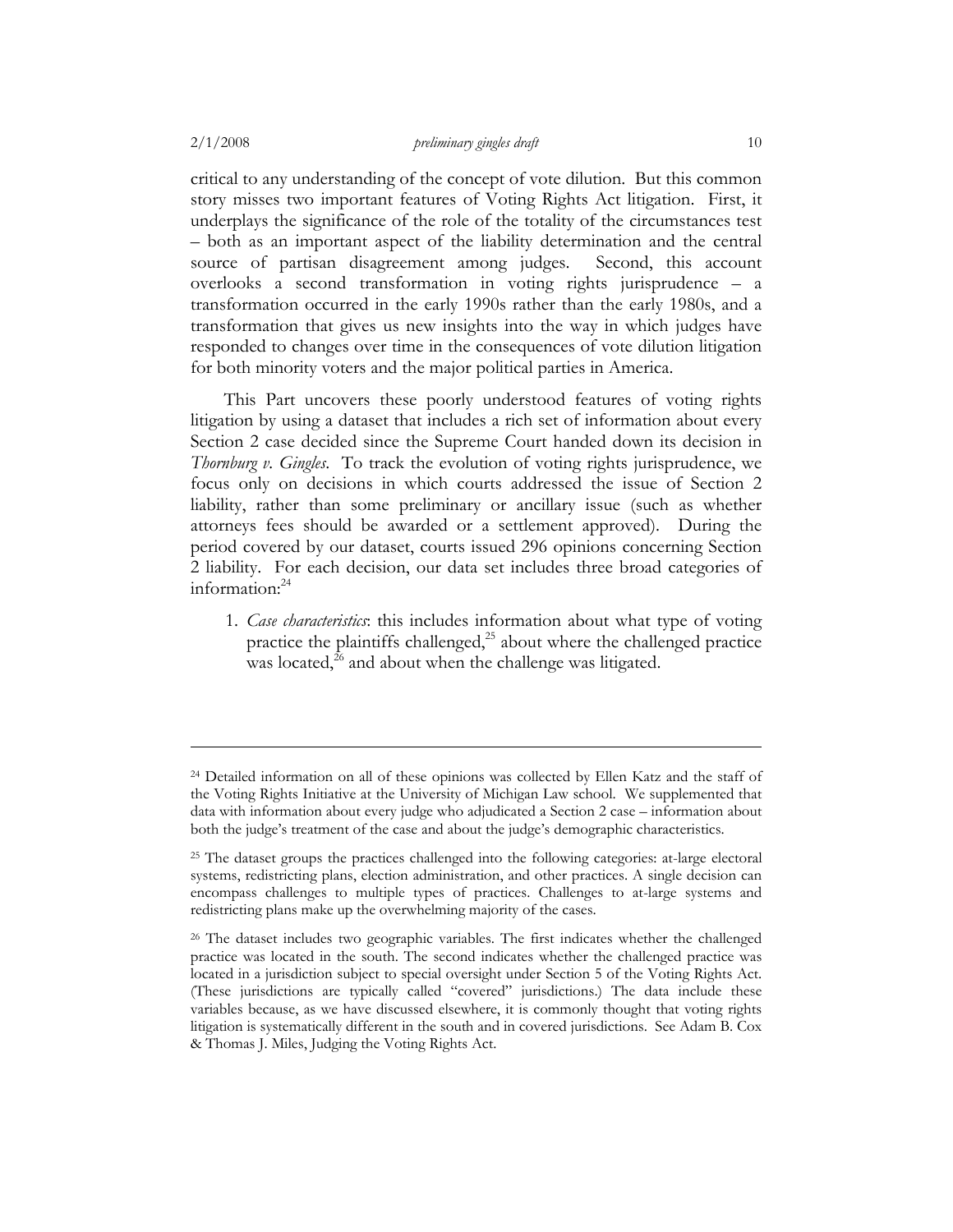#### 2/1/2008 *preliminary gingles draft* 11

- 2. *Judicial demographics*: this includes detailed information about the judges deciding the case – their political affiliation (as measured by the party of the appointing president), their race, their age, and so forth.
- 3. *Doctrinal data*: this includes information about whether each judge voted for or against Section 2 liability, as well as information about whether and how the judge applied the *Gingles* framework.

This dataset for the first time makes it possible to evaluate the way in which lower federal courts have evaluated liability under Section 2, as well as permitting us to trace changes in the courts' doctrinal treatment of Section 2 cases over time. Moreover, this assessment is made much richer by the fact that we have judge-level, rather than just case-level, information about the treatment of Section 2 claims. Thus, when a claim is resolved by an appellate court or trial panel of three judges, we have three data points rather than just one. This expands our dataset from 296 judicial decisions to 588 judge votes.

### A. *The Static Account: Rules, Standards, and Ideological Disagreement*

In our earlier work, we found persistent ideological differences in the rates at which judges assigned liability under Section  $2.27$  How are these ideological disagreements channeled by (or reflected in) the doctrinal structure of vote dilution litigation? *Gingles* framed judicial inquiry around a two-part sequential test. Do the partisan differences we identified in liability determinations replicate themselves in the doctrinal approach taken by judges? To begin investigating this question, Table 1 reports the average rates at which Democratic and Republican appointees vote to find either liability or particular steps of the *Gingles* framework met.

<sup>27</sup> Adam B. Cox & Thomas J. Miles, Judging the Voting Rights Act, 108 Colum. L. Rev. 1 (2008).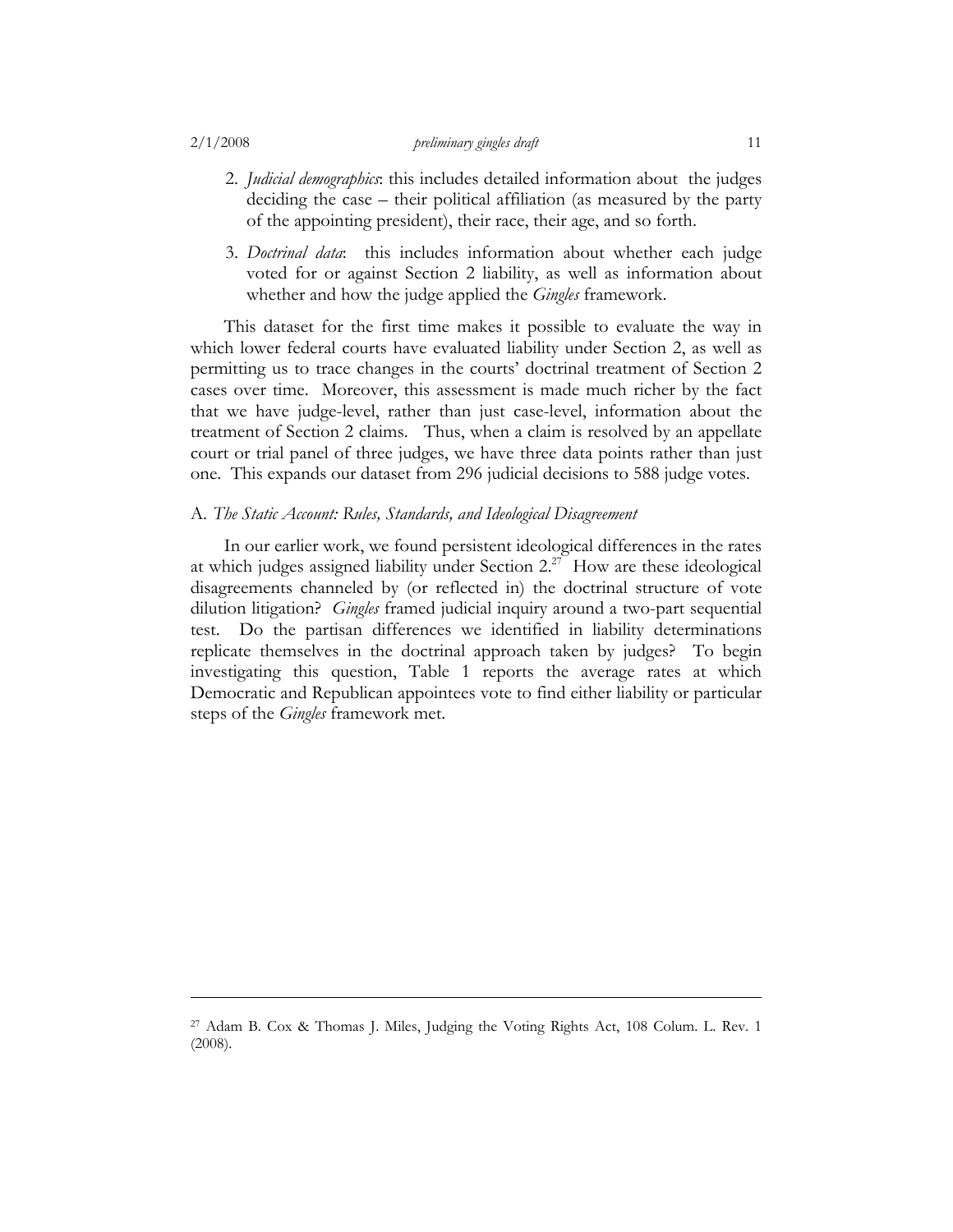|                                                                                                        | Party of Judge            | Difference of             |                      |
|--------------------------------------------------------------------------------------------------------|---------------------------|---------------------------|----------------------|
|                                                                                                        | Democrat<br>(1)           | Republican<br>(2)         | $(1) - (2)$ :<br>(3) |
| (A) Votes for Section<br>2 Liability                                                                   | .333<br>(.030)<br>$[240]$ | .213<br>(.022)<br>[348]   | $.121**$<br>(.037)   |
| (B) Votes to Apply<br><b>Gingles Factors</b>                                                           | .754<br>(.028)<br>$[240]$ | .767<br>(.023)<br>$[348]$ | $-.013$<br>(.036)    |
| (C) Votes to Find<br><b>Gingles Factors</b><br>Satisfied, Conditional<br>on Discussing Them            | .442<br>(.037)<br>[181]   | .345<br>(.029)<br>[267]   | $.097**$<br>(.047)   |
| (D) Votes for Section<br>2 Liability,<br>Conditional on<br>Finding Gingles<br><b>Factors Satisfied</b> | .775<br>(.047)<br>[80]    | .598<br>(.051)<br>$[92]$  | $.177**$<br>(.070)   |

#### TABLE 1. RATES OF VOTING IN SECTION 2 DECISIONS, BY PARTY OF APPOINTING PRESIDENT

Notes: Table provides means, standard errors in parentheses, and number of observations in brackets. \* means significant at 10% level. \*\* means significant at 5% level.

Row (A) of the table displays the rates at which judges of each party voted to find liability under Section 2, and it confirms that the partisan differences we observed previously are also evident in the shorter, 1986-2004 period following the *Gingles* decision. The row shows that Democratic appointees voted to assign liability about 12 percentage points more often than Republican appointees. This difference is almost identical to the 13 percentage point difference we observed in the longer time period of our earlier study.

The remaining rows examine to the judicial treatment of the *Gingles* test. Row (B) shows the rates at which these judges voted to apply the *Gingles* framework. They did so at high rates – about 75%. This pattern is consistent with the conventional wisdom that the *Gingles* test is the centerpiece of litigation under Section 2. In addition, these aggregate figures reveal no sharp ideological differences in the rate at which the judges voted to apply the *Gingles* test. Fewer than two percentage points separate the rates at which Democratic and Republican appointees voted to apply the test, and this difference is not statistically significant.

In contrast, some ideological divisions are evident in the summary statistics for the judges' decisions whether the *Gingles* preconditions are satisfied. Row (C) reports the rates at which judges voted to conclude that the plaintiff's challenge satisfied the *Gingles* factors in cases whey they agreed to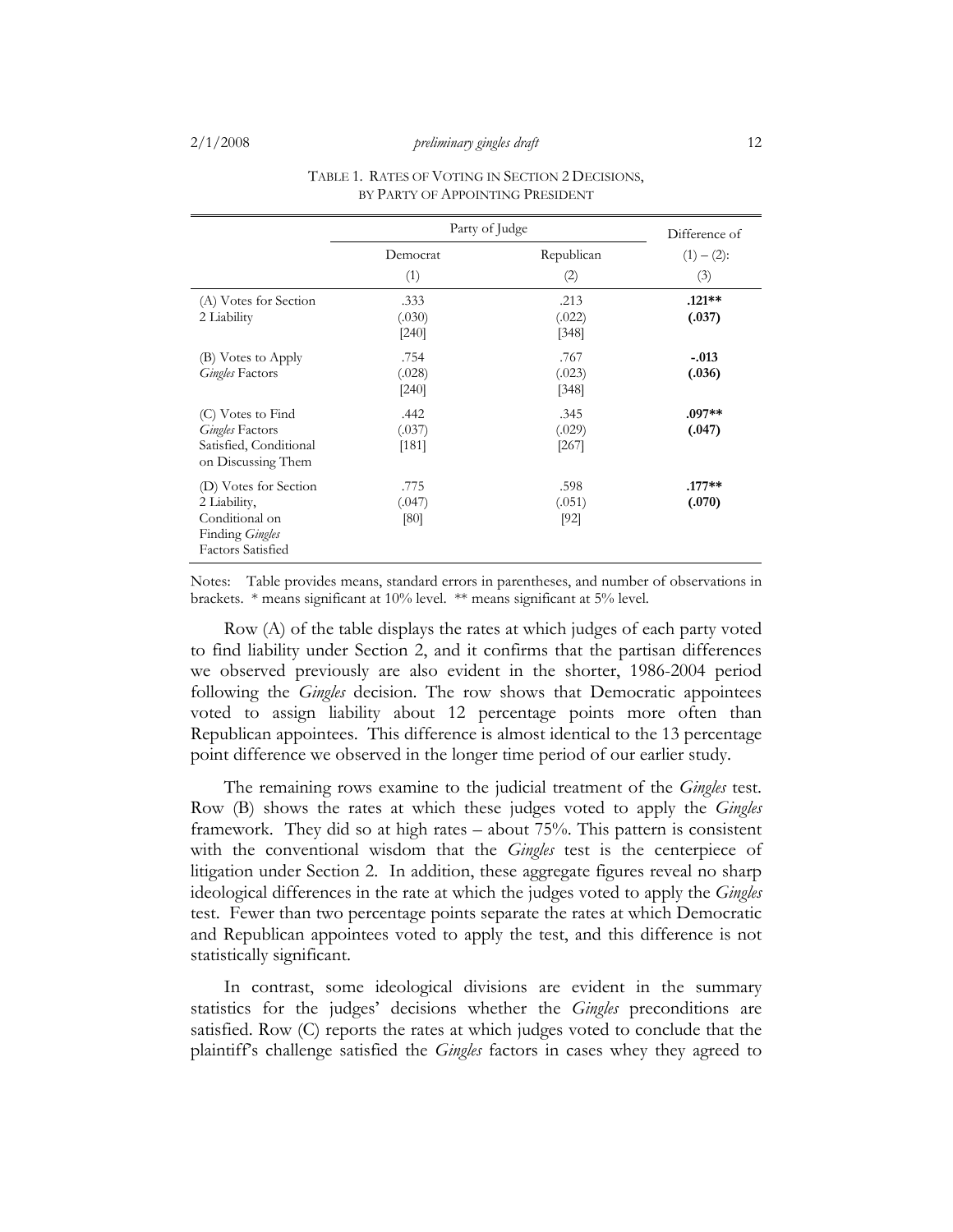apply the framework. It shows that in cases in which they voted to apply the *Gingles* factors, Democratic appointees were more likely to conclude that the factors were met. The difference, slightly less than ten percentage points, is just above standard significance levels. This difference provides some support for the characterization of Section 2 litigation in the academic commentary: that conclusions on the satisfaction of the *Gingles* factors track conclusions about liability.

But even when judges agree that the *Gingles* factors are met, a court must assess the totality of the circumstances to determine whether an ultimate determination of liability is warranted. Row (D) reports the average rates at which judges concluded that liability was warranted after finding the factors satisfied. An important caveat in considering these figures is that the number of observations is modest because these are cases are the subset in which judges have determined both that the *Gingles* factors apply and its factors are met. Despite this, two strong patterns emerge. First, Democratic and Republican appointees differed widely in the rate at which they concluded (after deciding that the *Gingles* factors were met) that the totality of the circumstances warranted liability. Democratic appointees favored liability in this setting 78% of the time, while Republican appointees favored it only 60%. The 18 percentage point difference in these conditional probabilities is somewhat larger in magnitude than the 12 percentage point difference in overall liability rates seen in Row (A), and it is nearly double the 10 percentage point difference in conditional probability that the factors were met shown in Row (C). If taken at face value, these comparisons suggest that question whether the totality of the circumstances warrant liability is perhaps even more polarizing than the question whether the *Gingles* preconditions are satisfied.

The second pattern evident in Row (D) is that, aside from the ideological difference, the conditional probability that the judges concluded that liability is warranted is high. The likelihood of assigning liability conditional on the factors being met is over 50%. For each set of appointees, it is more than 25 percentage points higher than the corresponding (conditional) probability that they concluded the factors are met. In other words, conditional on having satisfied the first step of the *Gingles* framework, judges were more likely to render a pro-plaintiff decision at the second step of the analysis than they are at the first stage. These findings are consistent with the conventional wisdom that satisfaction of the *Gingles* factors correlates strongly with liability. But they show that the inquiry totality of the circumstances is an area of equally, if not more, intense ideological division.

These findings are consistent with the idea that the relatively rule-like *Gingles* preconditions constrain judges' decisions more than the looser totalityof-the-circumstances test. If the three preconditions were more constraining,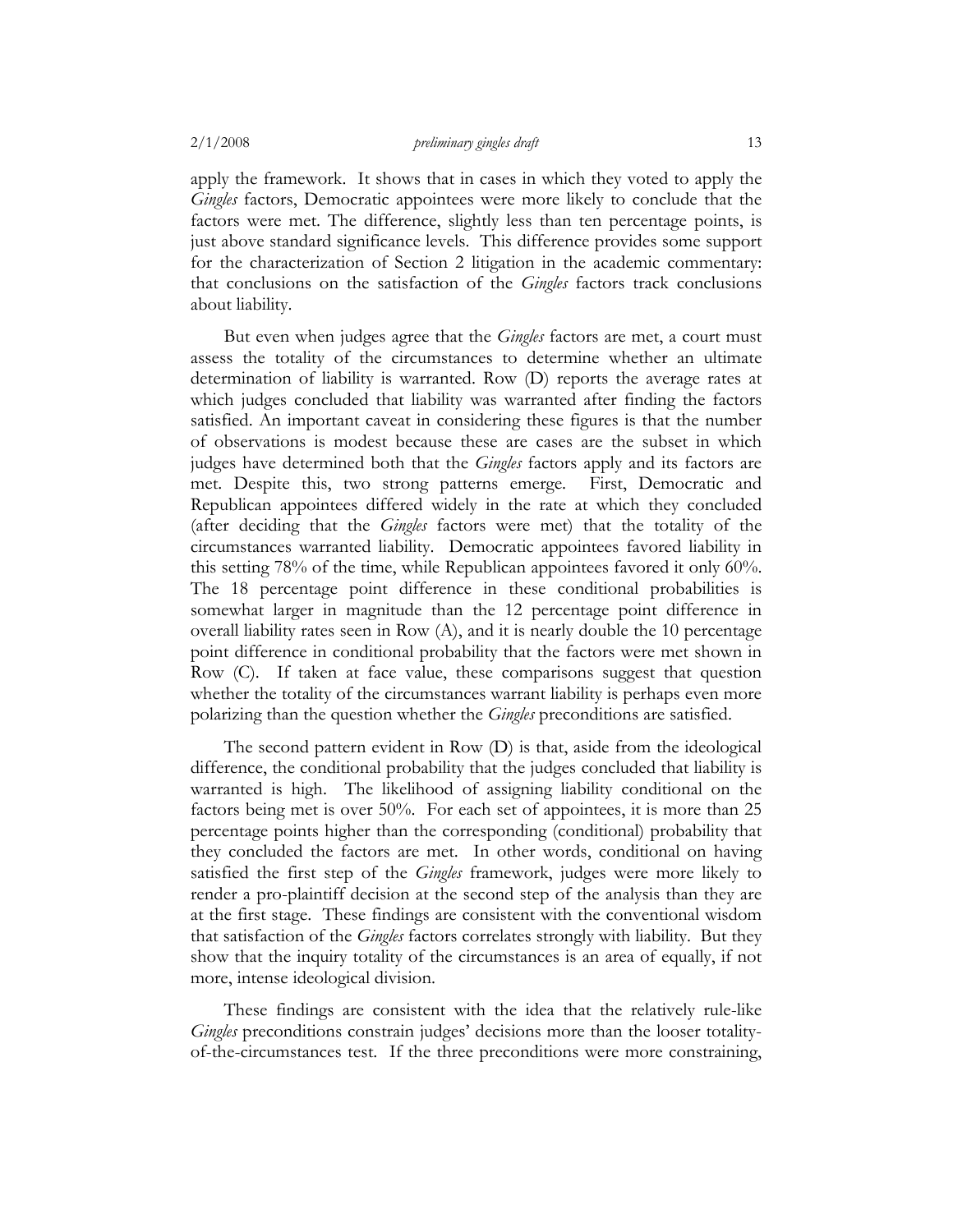one would expect to see greater ideological disagreement in the application of the totality-of-the-circumstances test than in the application of the *Gingles* preconditions. The summary statistics suggest just such a result, and the regression analysis below suggests that the effect is fairly pronounced. To be sure, we must be somewhat cautious about this interpretation. Because the doctrinal test is sequential, the selection of cases to which judges apply the three preconditions is somewhat different than the selection of cases to which the judges apply the totality of the circumstances test. Still, this concern is mitigated somewhat by the fact that many lower courts issue alternative holdings: in other words, they address the totality of the circumstances test even if they find that the plaintiffs have not satisfied the *Gingles* preconditions.

## B. *Safe Minority Districts and Section 2's Second Transformation*

The static account of the role of the *Gingles* preconditions is only half of the story. The data also shed new light on the changing dynamics of Voting Rights Act litigation over the past two decades. Our earlier work demonstrated that the liability rate in Section 2 cases has declined dramatically over the last two decades. The question of what accounts for that decline is important for both voting rights scholars and students of judicial behavior. Looking only at litigation outcomes, we were previously unable to explain this pattern. But capitalizing on the richer doctrinal data allows us to make more progress towards understanding these changes.

# *1. The Changing Composition of Vote Dilution Litigation*

There is widespread agreement that there have been substantial changes in the nature of vote dilution litigation over the past two decades. In the years initially following Section 2's amendment, vote dilution litigation most often targeted at-large and multimember voting arrangements in areas where voting was extremely racially polarized and where minority voters had almost no success electing their preferred candidates. *Thornburg v. Gingles* itself, for example, involved just such a situation. In multi-member and so-called atlarge district arrangements, several officials are elected from a single geographic district. Voters are permitted to cast one ballot for each official to be selected. As the Court concluded in *Gingles*, this electoral arrangement can submerge the voting power of the minority electorate, as compared to the alternative of using several single-member districts to elect the officials. The *Gingles* preconditions are designed to capture the possibility of such submergence. Oversimplifying a bit, the test identifies the circumstances under which minority voters *could* control the outcome of an election in a single-member district, but where, in the presence of racially polarized voting, they will be unable to elect a candidate of their choice and an at-large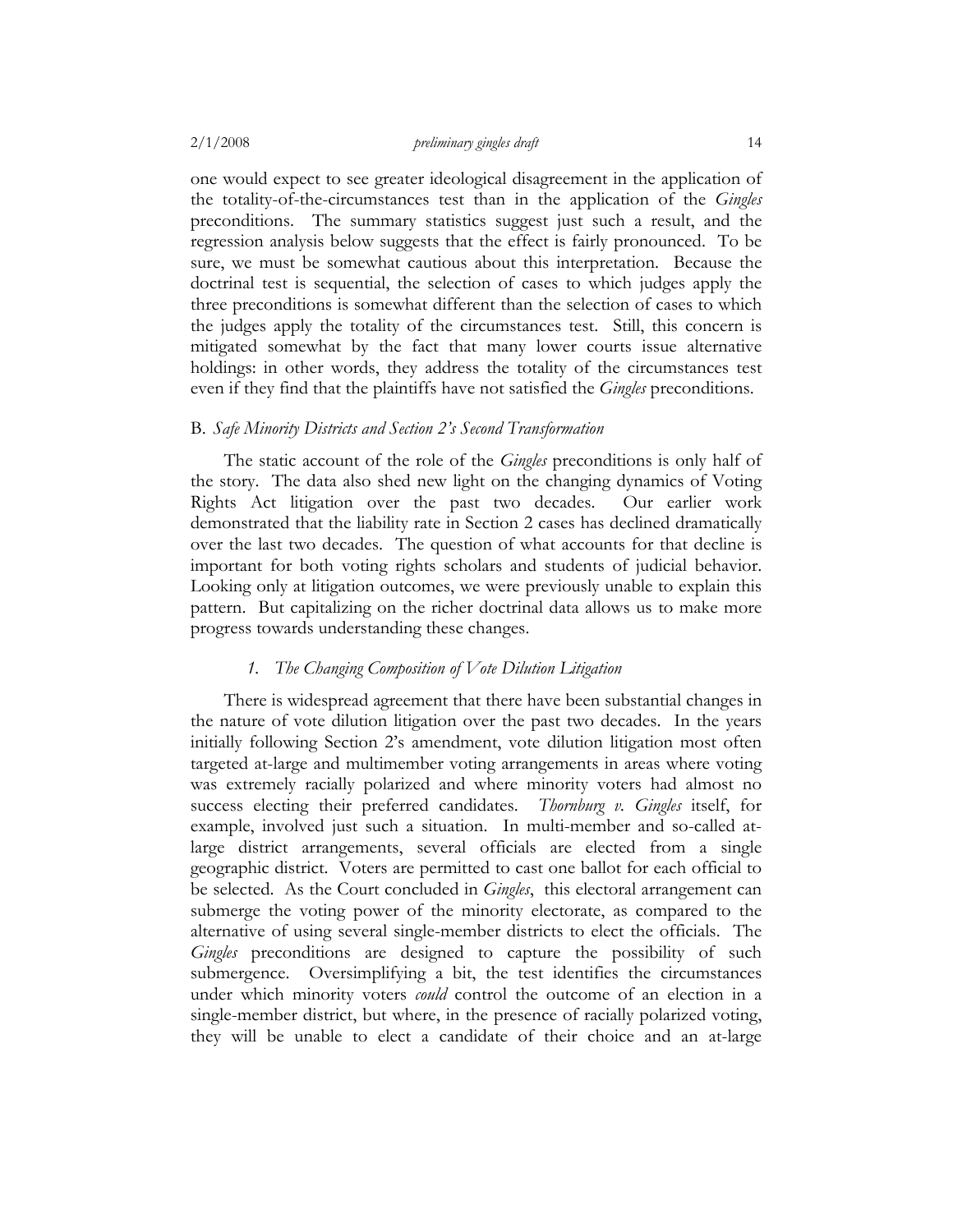$\alpha$ arrangement.<sup>28</sup> In these situations, intervention seemed relatively uncontroversial: intervening meant substituting *some* minority success for *none*, and the difficult questions concerning how to draw the single-member districts could be left largely to the remedial stages of the litigation.

Over time, however, two features of Section 2 lawsuits changed. First, plaintiffs began to challenge more single-member redistricting practices in areas where minority voters had already achieved some level of success. These challenges focused on the question of how many majority-minority districts to draw, and on where to draw them, rather than on whether to disaggregate a multimember district within which minority voters had never succeeded in electing a minority-preferred candidate. Second, the political demographics underlying Section 2 lawsuits began to change. Throughout the 1990s, levels of racially polarized voting declined in some parts of the South. This meant that growing numbers of white voters became willing, in some places, to vote for minority-preferred candidates.

These twin changes altered the significance of the *Gingles* preconditions and the consequences of treating those preconditions as central proof of unlawful vote dilution. Rick Pildes, Sam Issacharoff, and others have discussed these changes in considerable detail, but for present purposes we note briefly three consequences of these changes in case composition.

First, treating the *Gingles* preconditions as strong indicators of liability created the possibility in these later cases that Section 2 would require the creation of majority-minority districts in excess of what would be required even by a system of proportional representation. The preconditions suggest that a minority-controlled district may be required where ever a sufficiently large and compact group of minority voters exists – implicitly incorporating an idea of representational maximization into the doctrinal test.<sup>29</sup>

Second, it became less clear in these later cases that the representational interests of minority voters would be advanced by treating the *Gingles*

<sup>29</sup> For evidence of the Court's concern about this possibility, see, e.g., Johnson v. DeGrandy.

<sup>28</sup> To better see this possibility, imagine a stylized example in which three officials are elected from a multi-member district containing 700 white voters in 200 black voters. As noted above, each voter is permitted to vote for each official to be elected; in other words if all voters participate, there are 900 votes cast for each available seat – 700 by white voters and 200 by black voters. If voting is perfectly racially polarized, it is easy to see that white voters will control the election of all three officials. But this result could change were the multimember district divided into three single-member districts containing 300 voters each. If all of the black voters were placed in one such district, they would constitute a majority of that district and could elect a candidate of their choice.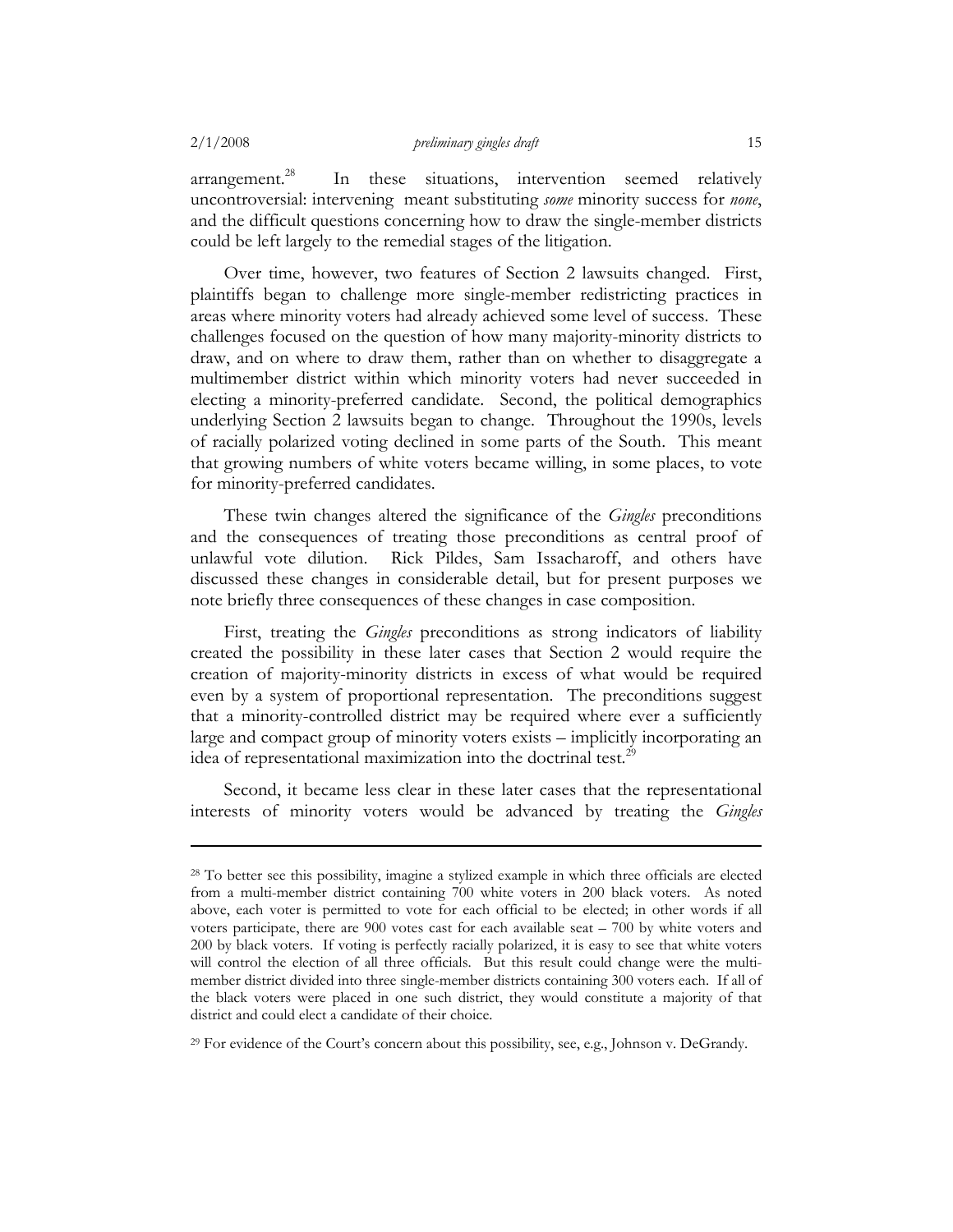preconditions as nearly synonomous with vote dilution. The *Gingles* framework is geared towards increasing the descriptive representation of minority voters: as we explained above, the test generally specifies the conditions under which it will be possible to draw an electoral district in which minority voters can elect a candidate of their choice, which in practice typically has meant a minority legislator. When the *Gingles* test was introduced, it was generally assumed that using Section 2 to increase the descriptive representation of minority voters would also increase their substantive representation – that is, that electing more minority legislators would increase the likelihood that the *interests* of minority voters would be reflected in the legislative process.<sup>30</sup> Over time, however, this assumption became more contested. As litigation shifted toward single-member districting plans, and as voting patterns became less racially polarized, some scholars began to conclude that using Section 2 to increase minority descriptive representation might in certain cases – particularly in cases where Section 2 was used to force the drawing of majority-minority districts – impair minority substantive representation by packing excessive numbers of minority voters into a few districts.<sup>31</sup>

Third, the partisan valence of the *Gingles* preconditions changed over time. In the multimember context of *Thornburg v. Gingles*, it was generally thought that increasing the descriptive representation of minority voters would, if anything, benefit the Democratic party. African American voters identified overwhelmingly with the Democratic party, and the combination of multimember districting with high levels of racial polarization left them with little influence over elections. But the turn toward single-member district litigation and declines in racially polarized voting changed this calculus. Once minority voters could control or influence elections with the cross-over support of some white Democrats, the preconditions pressure to create majority-minority districts threatened to pack minority voters into excessively safe Democratic districts. Such packing could waste Democratic votes and ultimately benefit the Republican party.<sup>32</sup> Some commentators began to argue in the late 1990s that safe districting practices were doing just this.<sup>33</sup>

<sup>30</sup> In Hannah Pitkin's classic formulation, descriptive representation is concerned with representing the *identity* of a voter while substantive representation is concerned with representing the *interests* of a voter. See Hannah Pitkin, The Concept of Representation (1967).

<sup>31</sup> *See, e.g.*, David T. Canon, Race, Redistricting, and Representation: The Unintended Consequences of Black Majority Districts (1999); Carol M. Swain, Black Faces, Black Interests: The Representation of African Americans in Congress (2006).

<sup>&</sup>lt;sup>32</sup> The potential trade-off between descriptive and substantive representation, as well as the potential political consequences, were made particularly salient by a few events in the early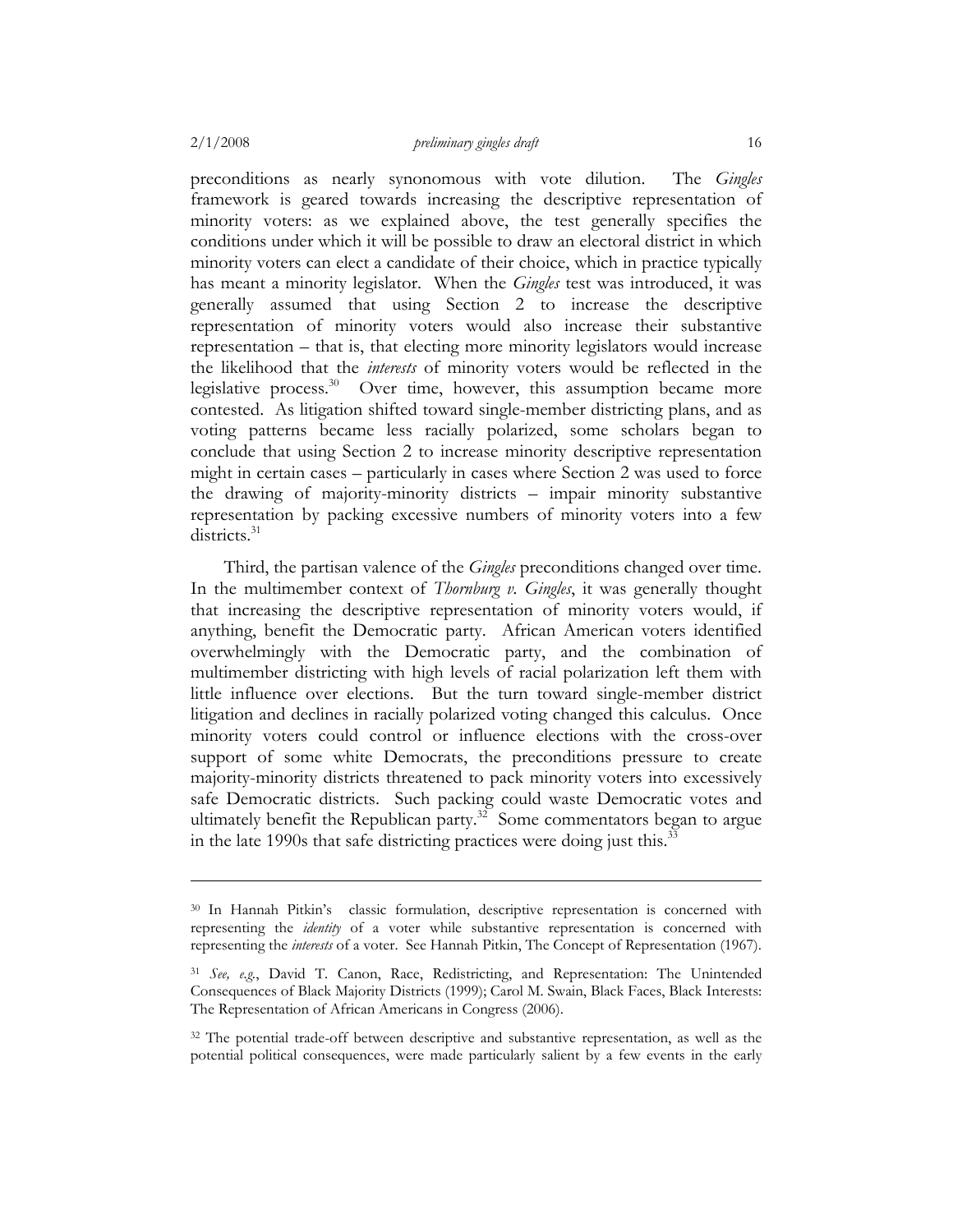### 2/1/2008 *preliminary gingles draft* 17

# *2. A Judicial Response to the Changed Conditions?*

These changes in Section 2 litigation suggest two ways in which we might expect the doctrinal patterns of vote dilution litigation to change over time. One hypothesis flows from the first and second effects described above. If the *Gingles* preconditions proved over time to be excessively aggressive in some cases, and representationally counterproductive in others,  $34$  judges would likely rely less on the *Gingles* preconditions as a measure of liability. Were this true, judges who found the *Gingles* factors satisfied would become more likely to vote against liability.

A second hypothesis flows from the third consequence. If the *Gingles* preconditions became more likely to favor the Republican party over time (or at least came to have more contested partisan consequences), we might expect Democratic appointees to become less enthusiastic about treating the preconditions as strong evidence of liability.<sup>35</sup> Were this true, Democratic appointees would abandon the preconditions at a higher rate than Republican appointees – that is, the likelihood of voting for liability when the *Gingles* factors were satisfied would decline for Democratic appointees relative to Republican appointees.

<sup>1990</sup>s. Perhaps the most prominent was the 1994 landslide national election victories for the Republican party. Before the 1994 election, discussions of the representational trade-offs and partisan consequences of drawing majority-minority districts were mostly theoretical. But after that election there was considerable coverage in the popular press of the potential connections between Voting Rights Act enforcement and the Republican victory. And within a few years, a large political science literature emerged that was dedicated to measuring these representational and partisan effects.

<sup>33</sup> *See, e.g.*, David Lublin, The Paradox of Representation: Racial Gerrymandering and Minority Interests in Congress (1998); David Lublin & Stephen Voss, Racial Redistricting and Realignment in Southern State Legislatures, 44 Am. J. Pol. Sci. 792 (2000); *cf.* Charles Cameron et al., Do Majority-Minority Districts Maximize Substantive Black Representation in Congress?, 90 Am. Pol. Sci. Rev. 794 (1996).

<sup>&</sup>lt;sup>34</sup> This does assume that judges are interested, at least in part, in substantive representation. To the extent that a judge believes that Section 2's vote dilution inquiry should concern *only* descriptive representation, she will obviously be unconcerned if the doctrine threatens to undermine the substantive representation of minority voters. There is little evidence, however, that federal judges are focused solely on descriptive representation in these cases, and considerable evidence to the contrary.

<sup>&</sup>lt;sup>35</sup> We might also expect Democratic and Republican appointees to respond differently if Democratic appointees were more concerned than Republican appointees about promoting substantive (rather than descriptive) minority representation.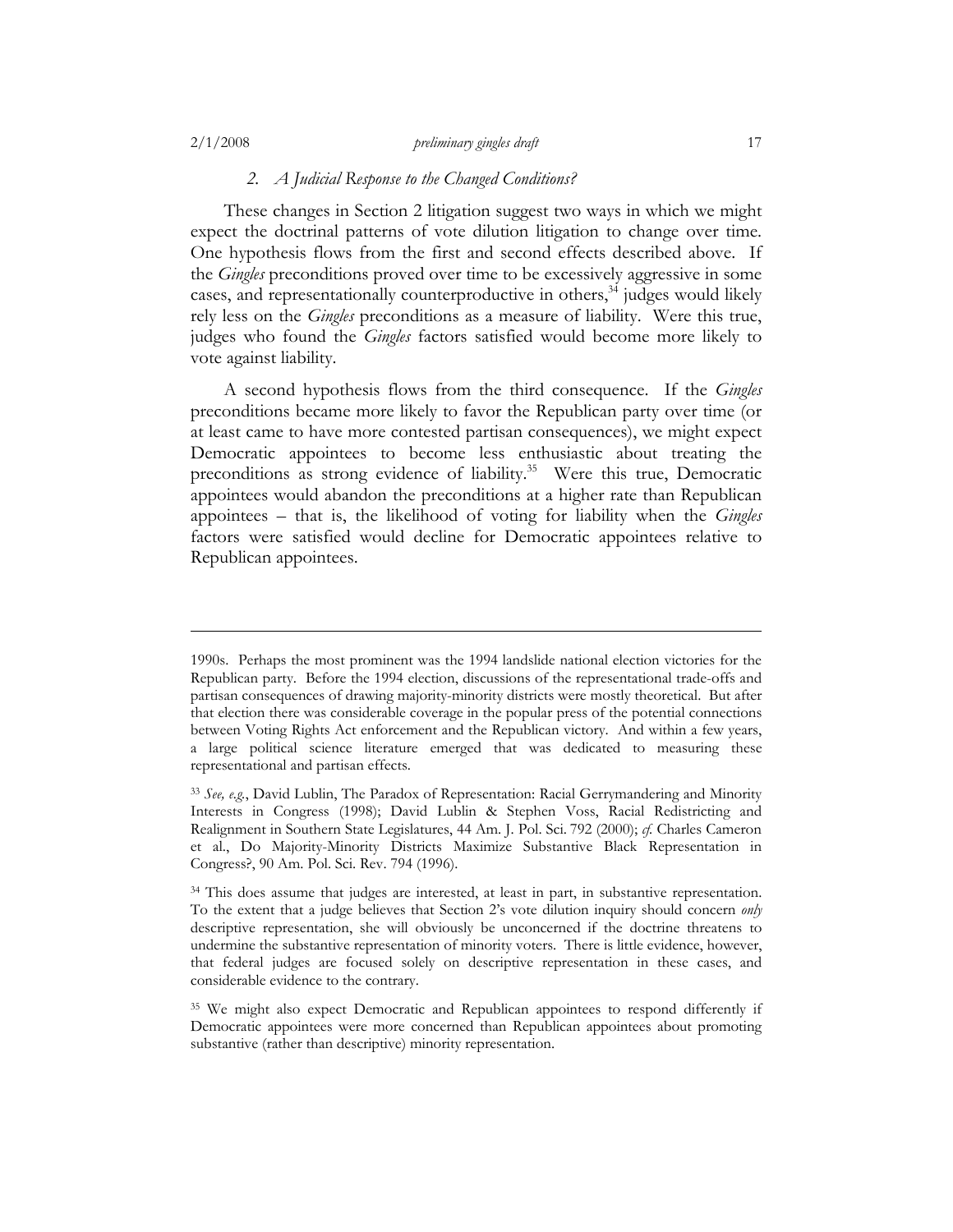#### 2/1/2008 *preliminary gingles draft* 18

*Overall Trends*. — For an initial assessment of these predictions, we first examine raw time trends in the liability rates and the rates of *Gingles* application. Figure 1 shows the volume of Section 2 decisions in the two decades following the Court's decision in *Gingles* on the left scale, as well the success rate of that litigation over time on the right scale. (Unlike the tables which examine the data at the level of judge-votes, Figure 1 analyzes the data at the level of case outcomes.) The number of Section 2 decisions rises in the early part of each decade, which is consistent with a flurry of redistricting litigation following the decennial censuses. As we have previously reported, the rate of plaintiff success is marked by a sharp downward trend during the late 1980's and early 1990's.<sup>36</sup> In the decade between 1986 and 1995, the rate of plaintiff success declines by more than 20 percentage points. Since the mid-1990's, the liability rate has exhibited more stable, but it remained at level far below its previous highs. Except for a brief uptick during 1998-2000, the rate of plaintiff success is flat or slightly declining since 1997.

Have liability rates declined while the doctrinal approach by courts has remained constant? The remaining trend lines in Figure 1 provide partial answers to the first of these questions. The rate at which courts have applied the *Gingles* framework has remained high and relatively stable. The figure shows that federal courts immediately accepted the framework the Supreme Court articulated in *Gingles* and have readily applied it in the vast majority of cases brought under Section 2. Except for a slight decline after 2000, the rate at which courts applied the framework hovered between 70% and 80%.

36 Cox and Miles.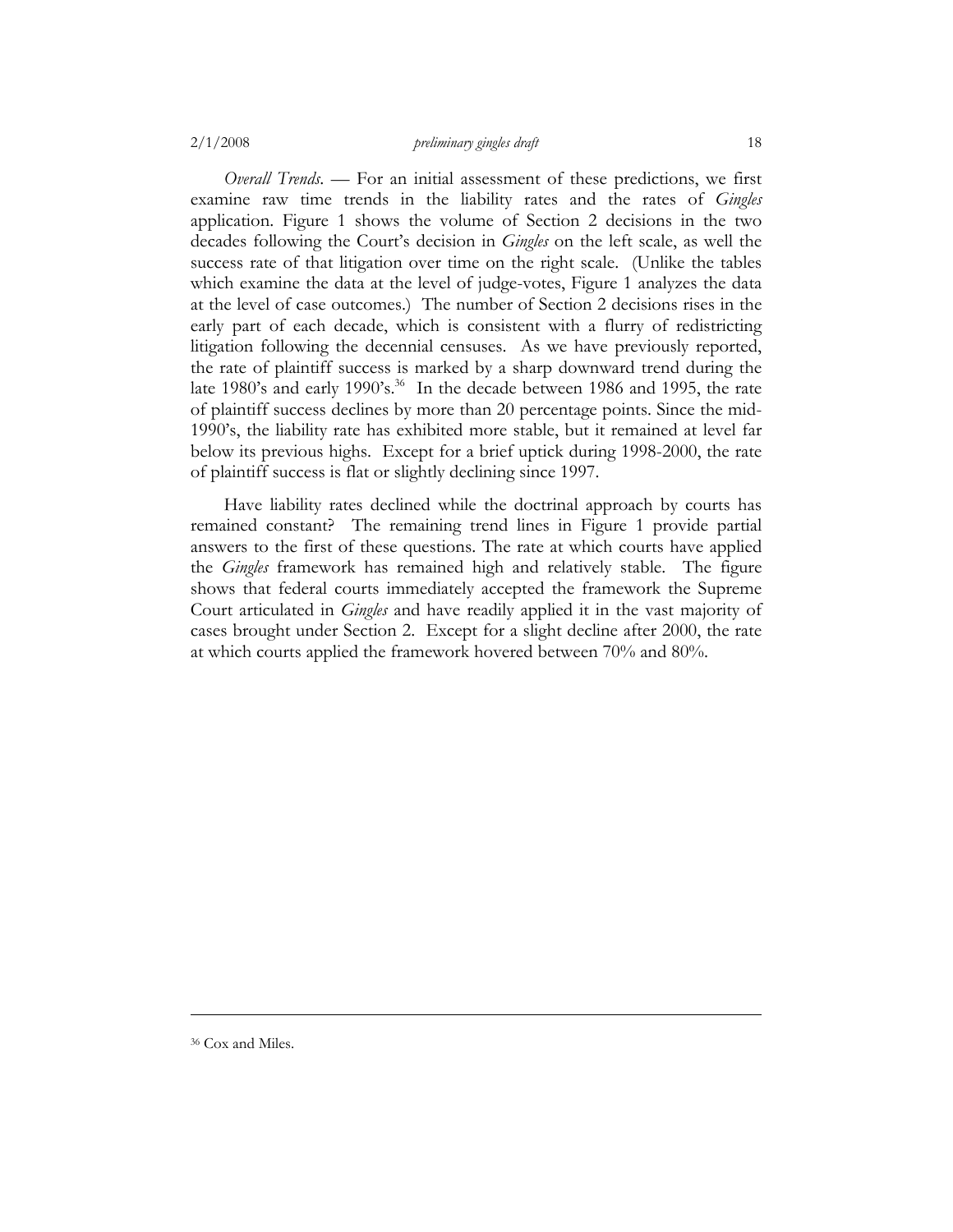

Figure 1. Litigation Time Trends

In contrast, the rate at which courts found the *Gingles* factors satisfied fluctuated widely during the observation period. The movements can be separated in two periods: first, a period of sharp decline, and then, a period of stability. The steady decline in the late 1980's and early 1990's resulted in a roughly 25 percentage point reduction in the likelihood that the average court found the factors satisfied. But these declines mirrored the fall in liability with the result that when judges found the *Gingles* conditions met, they voted in favor of liability at least two-thirds of the time. Thus, the factors were central to courts' assessments of Section 2 challenges in the first years after the decision.

Since the mid-1990's, the rate at which courts have found the factors satisfied has remained relatively steady but low. In addition, even when courts have found that a challenge satisfied the factors, they less often reached a conclusion that the election practice violated Section 2. In effect, the *Gingles*  factors become somewhat unmoored from liability determinations during this period. Unlike the earlier years, during which liability almost always followed from satisfaction of the factors, the later period witnessed a greater frequency of courts concluding that the factors were met but that the election practices did not violate Section 2.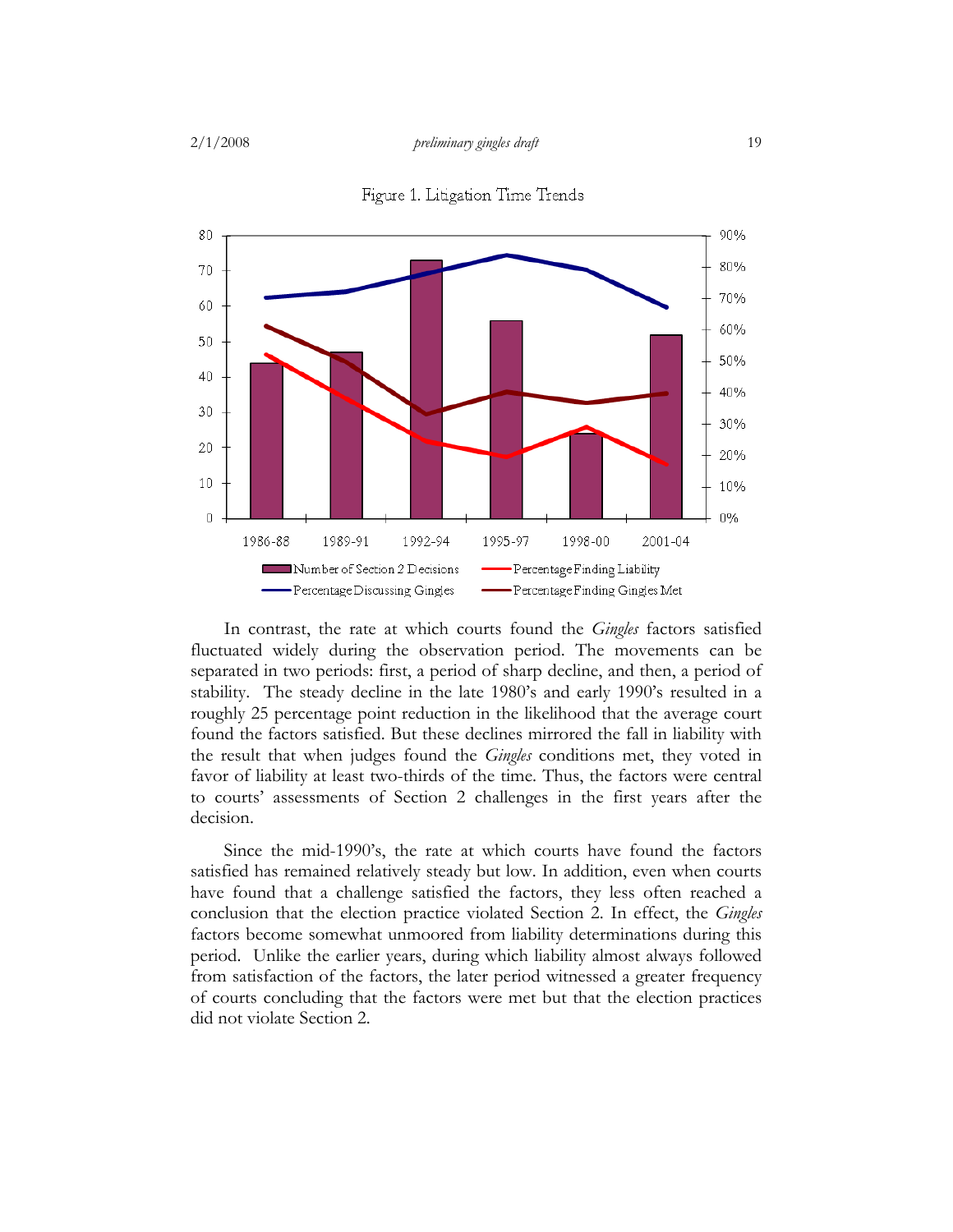To put it differently, the gap between the lines for liability and for satisfaction of the *Gingles* factors reflects the rate at which courts determined that the totality of the circumstances did not warrant liability. The gap between these two lines was virtually constant in the first half of the observation period, and after 1994, it widened. Although there is some narrowing between 1998 and 2000, these years had the fewest number of decisions. Generally, the likelihood that a court concluded that liability was warranted after it held that the factors were met was lower in the years after 1994.

These patterns are consistent with the first prediction of the impact of the changing nature of Section 2 litigation. Early on, the decline in the liability rate under Section 2 resulted primarily from a decline in the rate at which courts found the *Gingles* preconditions met. More recent Section 2 challenges were unlike earlier cases involving multimember districts because they emphasized changing the number of majority-minority districts and often involved areas of the South where racial polarization had declined. These changes in the nature of Section 2 claims made liability less likely for two reasons. First, the more recent challenges were less likely to satisfy the *Gingles* preconditions, and without satisfaction of the first stage of the doctrinal framework, these claims could not advance to liability. Second, even when court concluded that the *Gingles* factors were met, the different context of these cases, including their changing partisan valence, made it less likely that court would conclude that the totality of the circumstances warranted liability. The widening gap between the rates at which the factors were met and liability suggest a greater hesitancy to let liability follow immediately from the meeting of the factors. The raw overall trends therefore provide some support for the first prediction about the effect of evolving nature of Section 2 challenges.

*Partisan Trends*. — For an initial assessment of the second prediction – that Democratic appointees may be less likely to conclude that liability should follow immediately from satisfaction of the *Gingles* factors – we turn from the case-level analysis in Figure 1 back to a judge-vote level analysis. Figure 2 displays the rates at which Democratic and Republican appointees voted for liability and voted to conclude that the factors were satisfied.

Looking first at the voting patterns for Republican appointees (which are shown in the green lines), both the rate at which they find the factors met and the rate at which they vote for liability decline modestly over time. In addition, the rates at which they vote for liability consistently lies 10 to 20 percentage points below the rate at which they find the factors met. This gap indicates that Republican appointees conclude that the totality of circumstances do not warrant liability in a significant fraction of cases, and that their willingness to deny liability in face of satisfaction of the *Gingles* factors persists throughout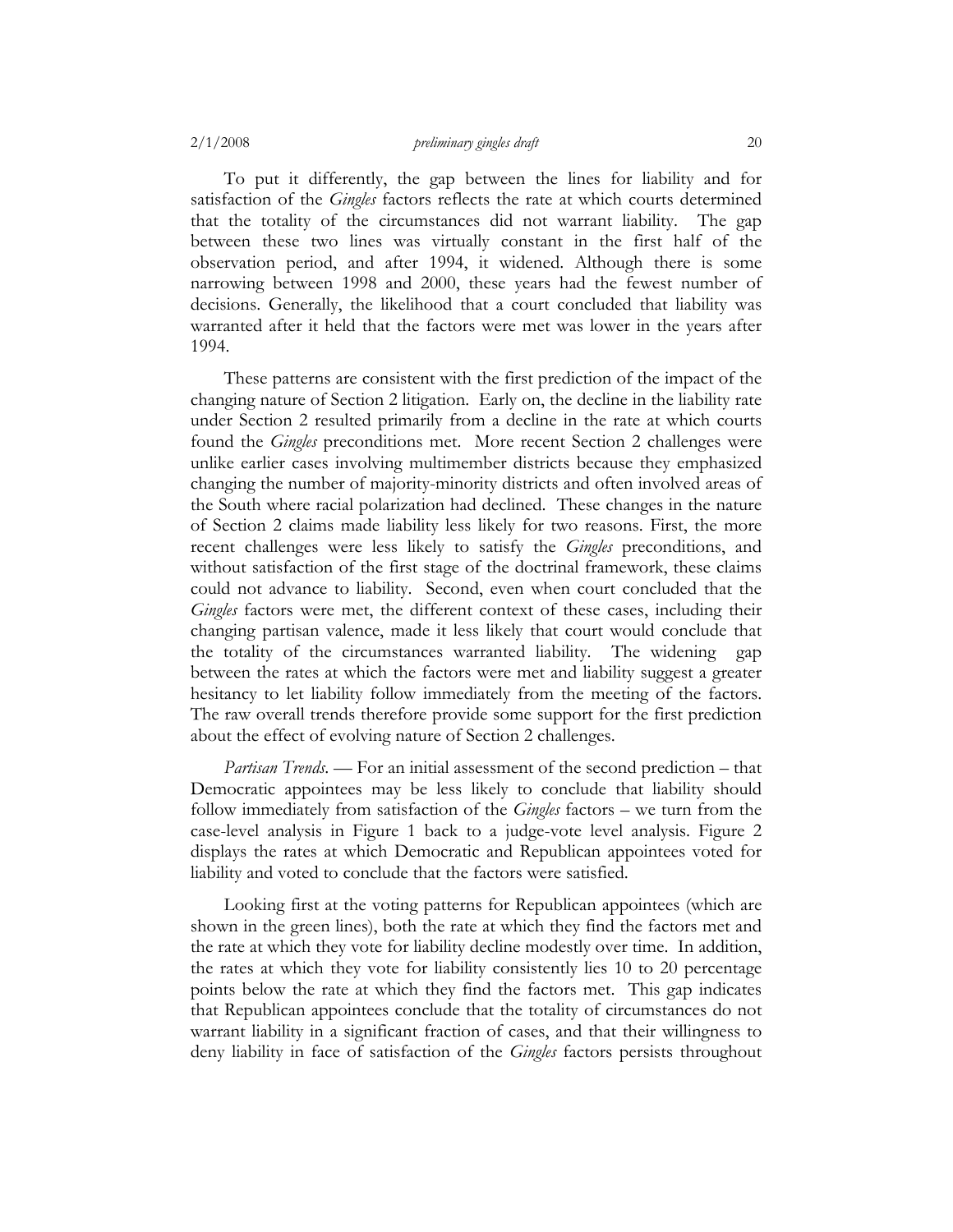the observation period. That is, Republican appointees consistently voted against liability in a fair fraction of cases in which they concluded that the factors were met. The fact that this relationship between the factors and liability remained fairly constant over time suggests that for Republican appointees, the significance of the *Gingles* preconditions did not change nearly as much. The likelihood that a Republican appointee voted in favor of liability after finding the preconditions met fell only by about 10 percentage points between the earlier and later period.



Figure 2. Findings of Liability and Gingles Factors Met Over Time

The rates for Democratic appointees (shown in the red lines) are nearly everywhere higher than those of Republicans. Except for a brief blip in the early 1990's, the liability rates for Democratic appointees lie everywhere above those of Republican appointees, and the rate at which Democratic appointees concluded the factors are met is always above that of Republican appointees. These patterns are consistent with the overall means shown in Table 1. Thus, Democratic appointees were more likely than their Republican counterparts to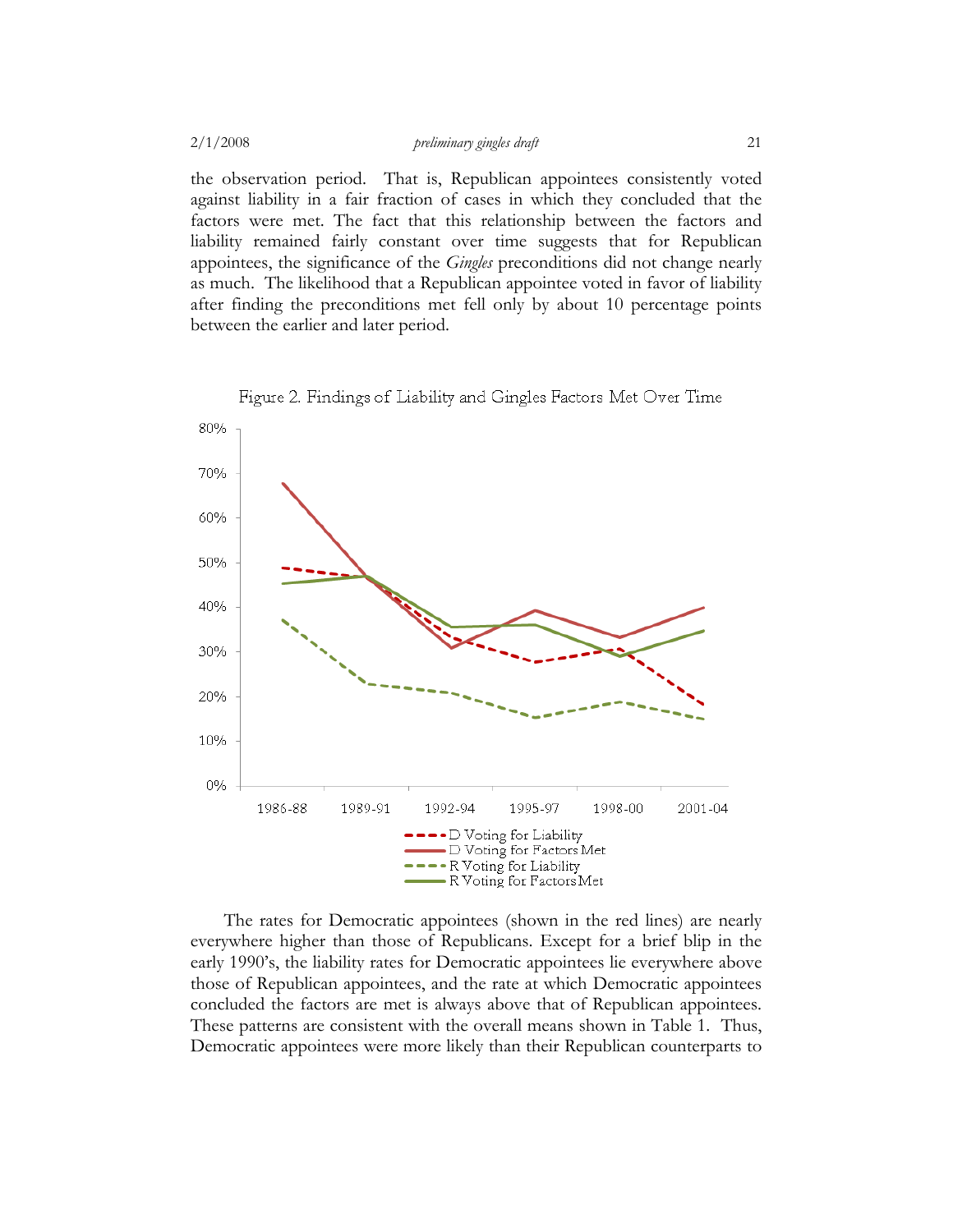find the *Gingles* factors met, and conditional on having found the factors met, they were much more likely to conclude that the challenged electoral practice violated Section 2.

Over time, both rates for Democratic appointees exhibit wider fluctuations than do those of Republican appointees. Particularly in the years prior to 1994, the rates for Democratic appointees slope downward more steeply. Despite these fluctuations, the rates at which Democratic appointees found the factors met and the rate at which they assigned liability were much closer to each other than they were for Republican appointees. In the 1989-94 period particularly, these lines indicate that when the average Democratic appointee determined the *Gingles* factors were met, she was almost certain to vote in favor of liability. For example, after concluding that a challenge satisfied the preconditions, Democratic judges favored liability about 92% of the time in the years prior to 1994. The corresponding rate for Republican appointees was also high at 67%, and the difference between them of early 25 percentage points is statistically significant.

Importantly, however, this basic partisan division in the evaluation of the totality of the circumstances in the years immediately following *Gingles* did not hold up over time. Although their rates show some fluctuations in the post-1994 period, Democratic appointees became less likely to find that liability followed from the factors. In fact, during the years after 1994, Democratic appointees look nearly like Republican appointees in their evaluation of whether the totality of the circumstances warrant liability. After 1994, the average Democratic appointee who found the preconditions met voted for liability 58% of the time, while Republican appointees did so 55% of the time – a nearly identical treatment that stands in sharp contrast to the gap of almost 25 percentage points separating these groups of judges prior to 1994. An implication of Figure 2 is therefore that the change in the relative importance of the *Gingles* factors appears to be partly the product of changes in the behavior of Democratic appointees.

*Preliminary Conclusions*. — In short, these data point to a second transformation of voting rights litigation. As the data show, the 1982 amendments and the Supreme Court's subsequent interpretation of them did initially make *Gingles*'s three-part test the central doctrinal tool around which Section 2 litigation was organized. But within a decade a second transformation dramatically undermined the significance of *Gingles*. Two doctrinal shifts propelled this transformation. First, judges moved dramatically away from their near-exclusive reliance on the *Gingles* preconditions as a measure of liability. In the early years following *Gingles*, courts that found the preconditions satisfied overwhelmingly concluded that liability existed. More recently, however, the connection between the preconditions and liability has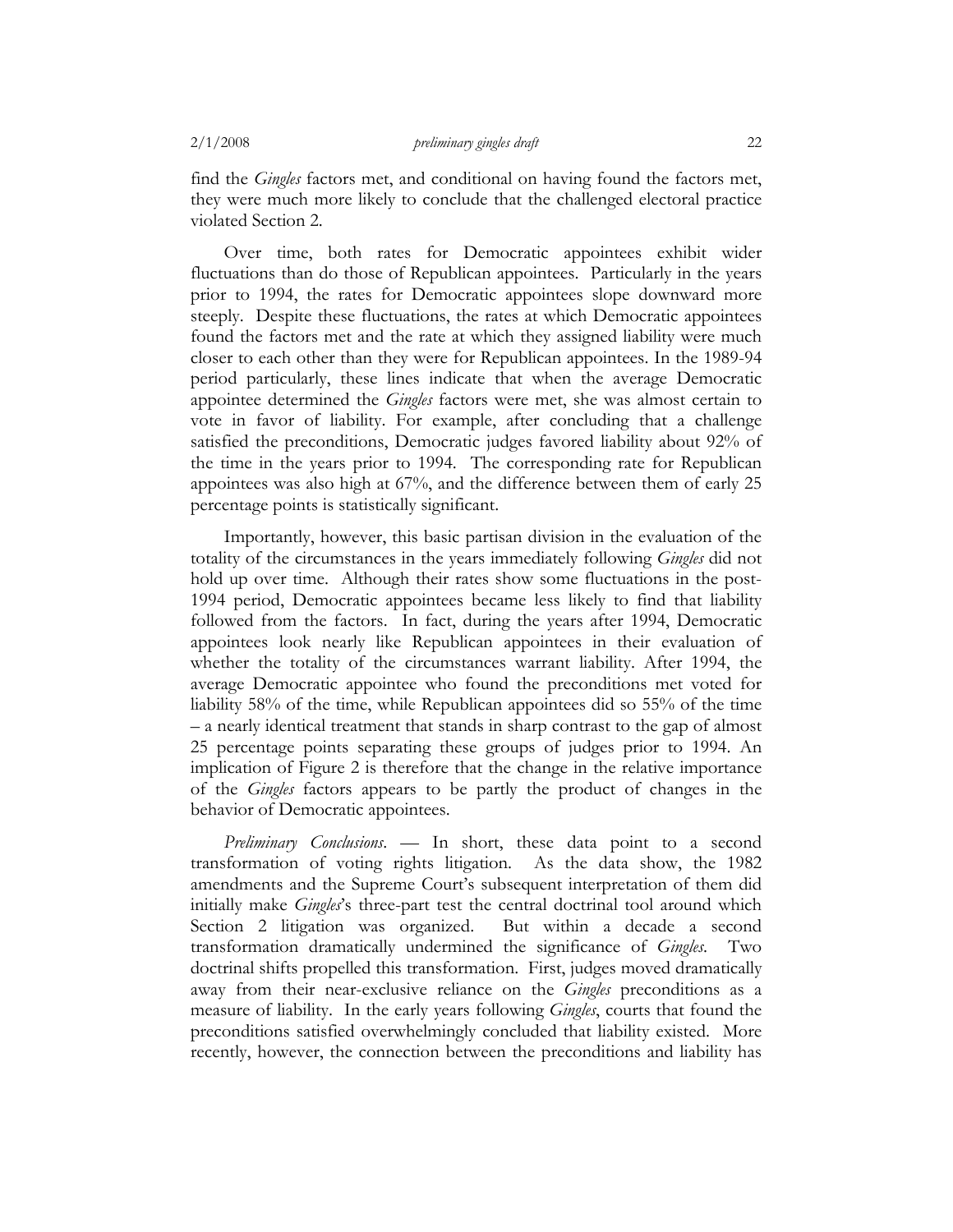grown much more tenuous. While courts continued to insist that finding the *Gingles* preconditions satisfied would almost inevitably lead to liability, $37$  the actual practice of courts belied this rhetoric. Second, the behavior of Democratic and Republican appointees has converged over time. In fact, the declining significance of the *Gingles* preconditions appears to be largely the product of changes in the voting patterns of Democratic appointees. These judges have come, over time, to look much more like Republican appointees in their skepticism of the significance of the *Gingles* preconditions.

This finding is quite significant for our understanding of the role that federal courts play in promoting minority voting rights. Other voting rights scholars, perhaps most notably Rick Pildes, have suggested that federal courts adapt quickly to changing social conditions in voting rights litigation.<sup>38</sup> Our findings provide some empirical support for his argument. But our data suggest a different sort of response than that predicted by most voting rights literature. The literature focuses principally on the implications of social change for the substantive content of the *Gingles* test itself.<sup>39</sup> This focus is understandable, particularly in light of the fact that courts continue to claim that the test itself is so centrally important. But stepping back from judicial rhetoric and focusing instead on judicial practice reveals a very different pattern. Courts have responded to changing litigation and political realities not just by tweaking the *Gingles* test, but by moving substantially away from that famous test as an important determinant of liability under the Voting Rights Act.

#### III. CONFIRMING THE HYPOTHESES

To be sure that the patterns we observe in the raw data are robust – that is, they are not actually the product of some other characteristics of Section 2 litigation – we turn in this section to regression analysis.<sup>40</sup> In so doing, we

<sup>&</sup>lt;sup>37</sup> See supra note \_\_ and accompanying text.

<sup>38</sup> See Richard H. Pildes, Is Voting Rights Law At War With Itself (2002).

<sup>&</sup>lt;sup>39</sup> See id. at .

<sup>40</sup> We estimated the probability that judge j in case i in circuit c and year t votes in favor of a plaintiff with probit regressions in the form  $Pr(\text{Vote}_{\text{ijct}}) = Dem_i + Z_{\text{jt}} + X_{\text{ijct}} + \alpha_c + \alpha_t + \varepsilon_{\text{ijct}}$ . The dependent variable Pr(Vote<sub>ijct</sub>) represents the probability that judge i in case j in year t and circuit c votes for the plaintiff. The dependent variable in some specifications is the likelihood of voting in favor of Section2 liability, and in others, it is the likelihood of voting in favor of satisfaction of the *Gingles* factors. In these equations, *Dem*<sub>i</sub> is a binary variable taking the value one when a Democratic president appointed judge i and zero otherwise. The term X<sub>ijct</sub> reflects a matrix of variables that are specific to case j, and  $Z_{it}$  contains variables reflecting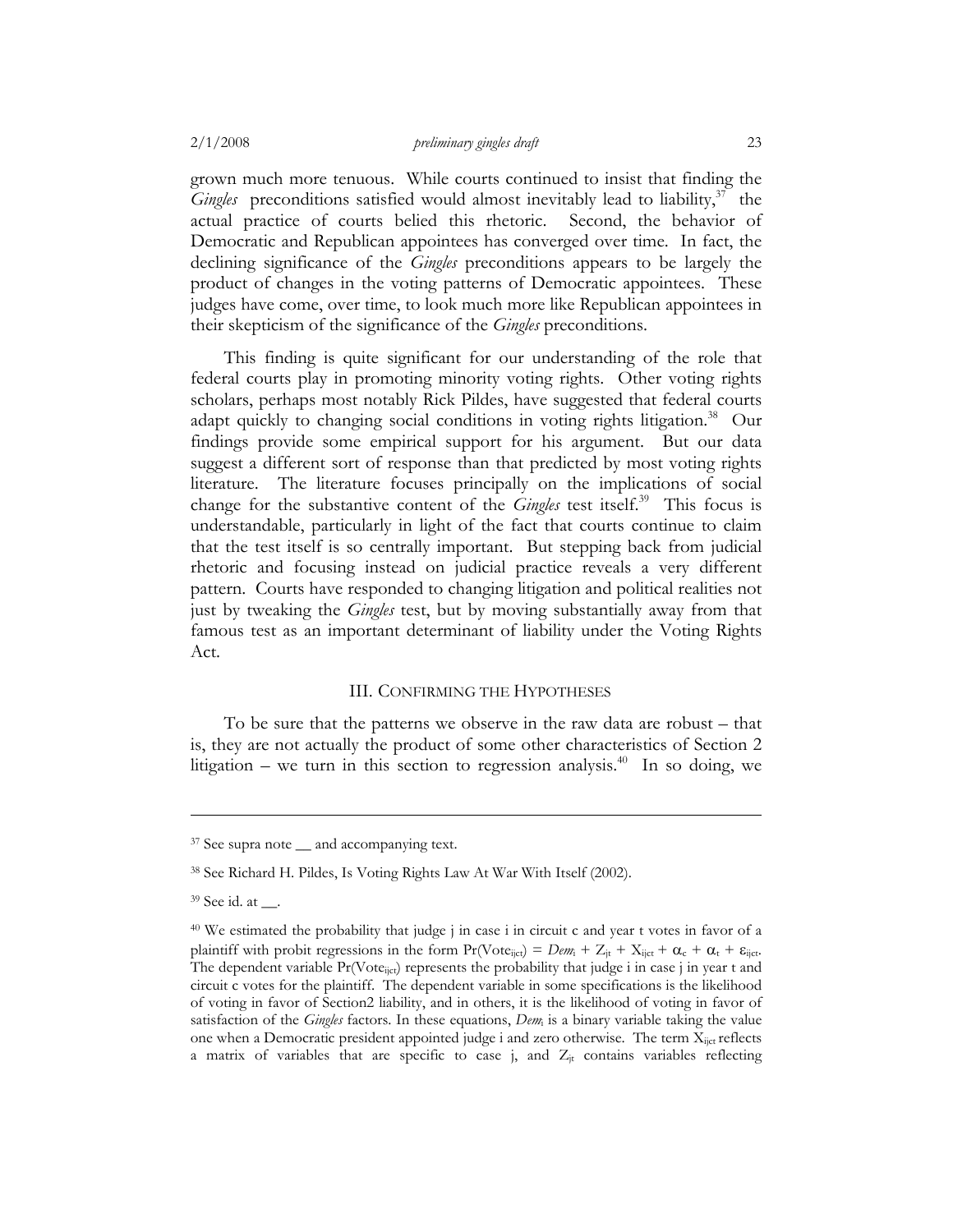acknowledge that untangling the precise causes of this transformation in voting rights litigation is no easy task. In part, this is because the jurisprudential features on which we have focused are not exogenous attributes of the cases. The doctrinal structure and analyses arises endogenously from each judge's resolution of a particular case. In other words, we have no objective measure of whether the *Gingles* preconditions were met in any particular case; we have only a judge's conclusion that they were or were not satisfied. We are also alert to the difficulty of distinguishing empirically two possible reasons for the declining significance of the *Gingles* framework and the convergence of Democratic and Republican appointees: first, that the composition of litigated cases changed in some important way over time; second, that litigated cases remained unchanged but that judge's views about minority vote dilution litigation changed nonetheless.<sup>41</sup> Still, the patterns in the data are consistent with an account about some substantial changes in the nature of vote dilution litigation that took place over the past two decades.

Table 2 presents the first set of regressions results.<sup>42</sup> The dependent variable in these equations is the probability that a judge votes in favor of assigning liability under Section 2. These equations confirm that the findings we previously obtained regarding the relationship between the liability and judicial characteristics in the entire period since the 1982 Amendments persist in the post-*Gingles* period.<sup>43</sup> The results in the subsequent tables present analyses of the doctrinal factors.

<sup>43</sup> *See* Cox and Miles. Briefly, the estimates in the shorter time period are quite similar to the earlier results, and our central conclusions are unchanged.

characteristics of judge j, some of which may vary over time. The binary variables  $\alpha_c$  and  $\alpha_t$ are fixed effects for circuit c and year t. The term  $\varepsilon_{\text{int}}$  is an error term.

<sup>41</sup> The views of judges could have changed because of ideological drift or because of generational replacement on the courts. A third possibility is that judges views changed because they acquired new information over time about the consequences of vote dilution litigation. But we believe that it is more appropriate to characterize changes in information as changes in case composition. Analytically, this more cleanly separates "internal" accounts of the change in judicial behavior from "external" accounts.

<sup>&</sup>lt;sup>42</sup> To make it easier to interpret our results, the regression results in Table 2 show the marginal effects for each explanatory variable instead of the regression coefficients. This simply means that the numbers listed in Table 2 reflect percentage changes in the likelihood of a judge finding liability. To see this, consider for example the first row of Table 2. This row shows how much more likely a judge was to vote in favor of liability if the "Judge Was Democratic Appointee." Under our first regression (in Column (1)), the marginal effect is .109, which means that a judge was more likely to vote in favor of liability by 10.9 percentage points on average if she is a Democrat rather than a Republican.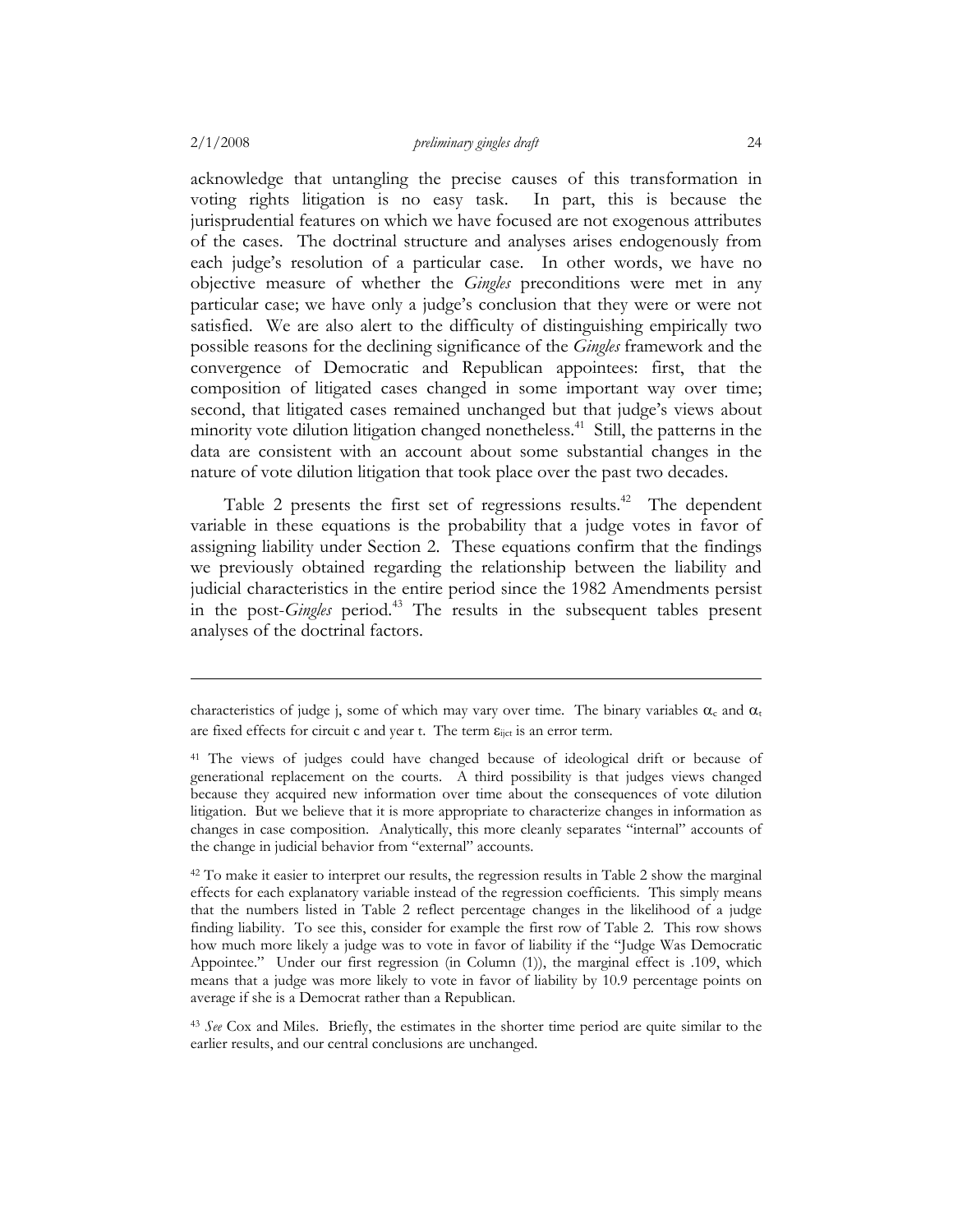Table 3 reports equations in which the dependent variable is the probability a judge decides the *Gingles* factors are satisfied, and in these regressions the data are limited to those observations in which judges voted to apply the *Gingles* framework. These equations estimate the first step of the *Gingles* analysis: the probability a judge concludes the *Gingles* factors are met, conditional on the judge having favored applying the framework.

Table 4 presents similar equations for second stage of the *Gingles* framework, the totality of the circumstances. In these equations, the dependent variable is the probability a judge votes to assign liability under Section 2, and here, the data are limited to those observations in which judges decided that the case satisfied the *Gingles* factors. These equations estimate the probability a judge favors liability, conditional on the judge having concluded that the challenge met the *Gingles* factors.

To ease the exposition of the results, we organize the discussion around the parameters of interest rather than the equations.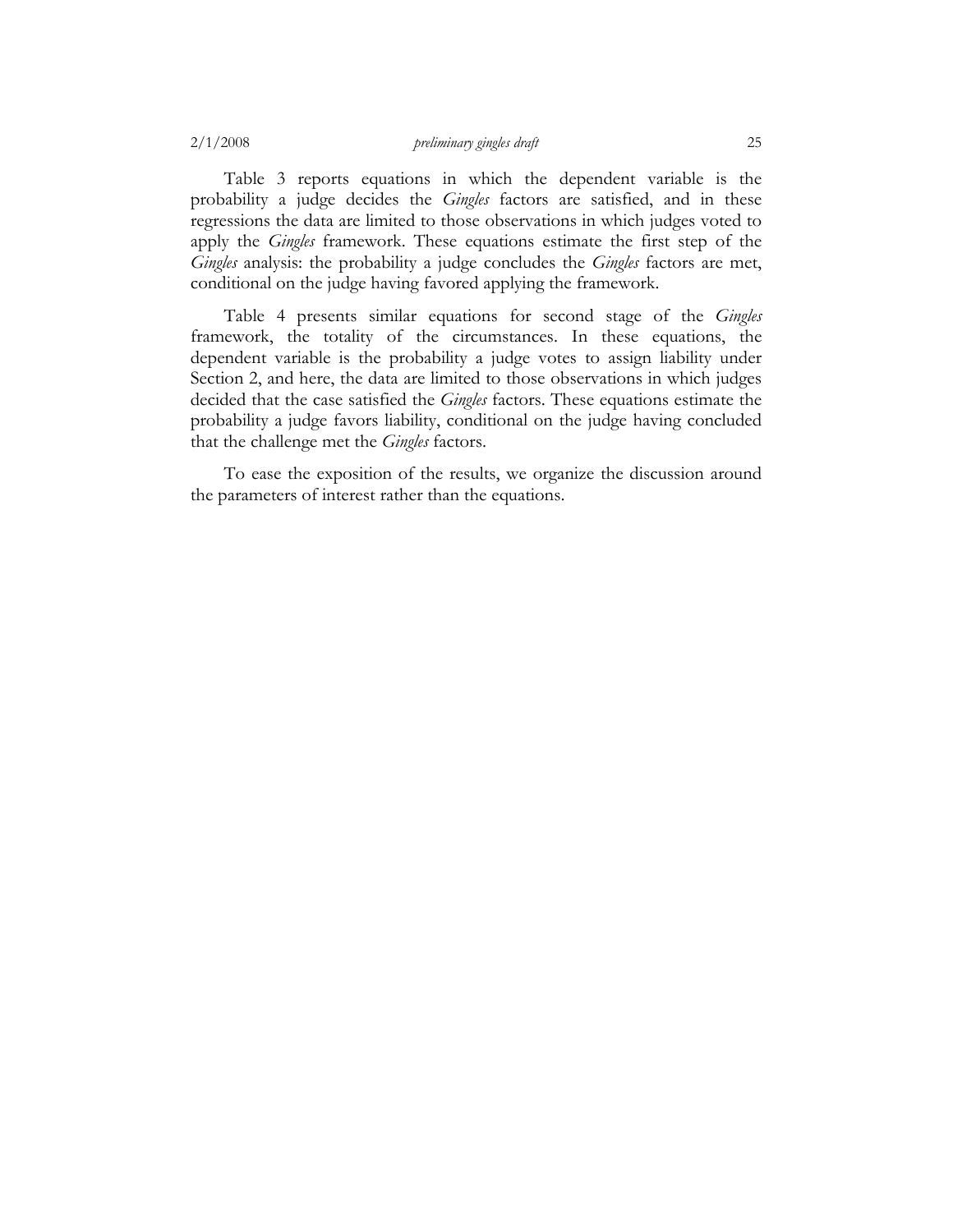| Variable                                                | (1)        | (2)                | (3)               | (4)                |
|---------------------------------------------------------|------------|--------------------|-------------------|--------------------|
| Judge Was Democratic Appointee                          | $.109**$   | $.105**$           | $.114***$         | $.129**$           |
|                                                         | (.036)     | (.038)             | (.047)            | (.049)             |
| Judge Was Democratic Appointee * Year Was<br>After 1994 | $-$        | $\overline{a}$     | $-.048$<br>(.055) | $-.048$<br>(.052)  |
| One Additional Democratic Appointee on<br>Panel         |            | .057<br>(.041)     | $\overline{a}$    | .055<br>(.041)     |
| Two Additional Democratic Appointees on<br>Panel        |            | .114<br>(.088)     | $-$               | .113<br>(.088)     |
| Judge was African-American                              | $.269**$   | $.335**$           | $.269**$          | $.333**$           |
|                                                         | (.084)     | (.094)             | (.085)            | (.094)             |
| Additional African-American on Panel                    |            | $.282**$<br>(.105) | $\overline{a}$    | $.284**$<br>(.105) |
| Appellate Case                                          | $-112**$   | $-.177**$          | $-.115**$         | $-.179**$          |
|                                                         | (.045)     | (.056)             | (.046)            | (.056)             |
| Challenge to At Large Election                          | .062       | .071               | .061              | .070               |
|                                                         | (.055)     | (.057)             | (.055)            | (.057)             |
| Challenge to Reapportionment Plan                       | .033       | .009               | .033              | .009               |
|                                                         | (.061)     | (.061)             | (.062)            | (.061)             |
| Challenge to Local Election Practice                    | .006       | .036               | .008              | .037               |
|                                                         | (.051)     | (.050)             | (.051)            | (.050)             |
| Plaintiffs Were African-American                        | .051       | .052               | .052              | .052               |
|                                                         | (.056)     | (.055)             | (.056)            | (.055)             |
| Case Occurred in Jurisdiction Covered by § 5            | .055       | .036               | .054              | .035               |
|                                                         | (.060)     | (.061)             | (.060)            | (.061)             |
| Log-likelihood                                          | $-285.840$ | $-274.841$         | $-285.548$        | $-274.551$         |
| Pseudo- $R^2$                                           | .1546      | .1872              | .1555             | .1880              |

| TABLE 2. LIKELIHOOD OF INDIVIDUAL JUDGES VOTING FOR SECTION 2 LIABILITY: |
|--------------------------------------------------------------------------|
| PROBIT REGRESSION ANALYSIS                                               |

Notes: Estimated marginal effects and in parentheses standard errors. \* means significant at 10% level. \*\* means significant at 5% level. N=588. All regressions also include fixed-effect controls for judicial circuits and years.

# A. *Judicial Ideology*

The results of Table 2 show that consistent with our earlier analysis, judicial ideology exerts a sizable and robust effect on the likelihood a judge votes to assign liability in Section 2 challenges. The magnitude of the impact in columns (1) and (2), about 10 percentage points, is similar to our previous findings, and it is very close to the difference observed in summary statistics of Table 1.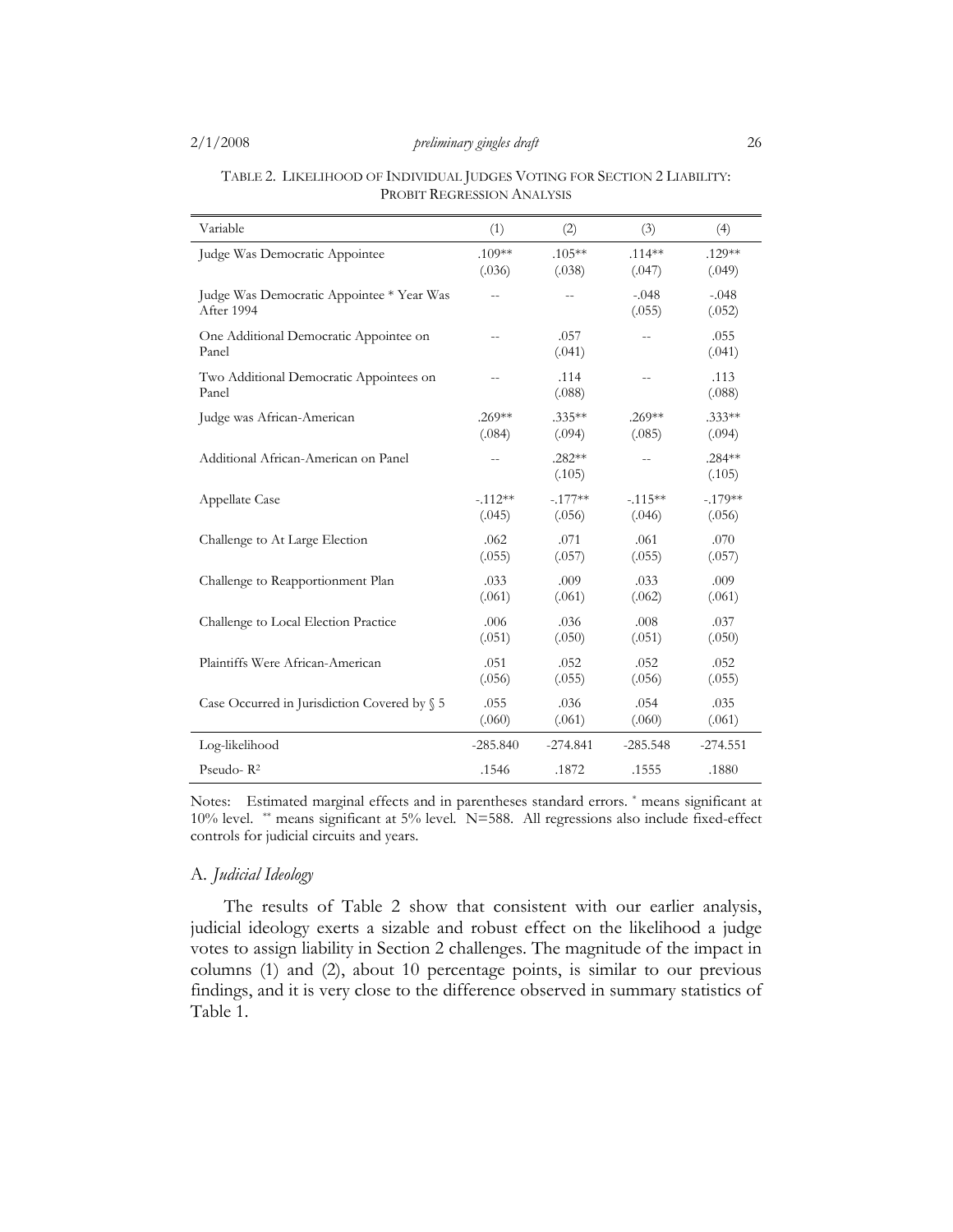#### 2/1/2008 *preliminary gingles draft* 27

Columns (3) and (4) include interactions of the ideology and time period in an effort to measure whether the differential trends in the liability rates of Democratic appointees are robust to controlling for other determinants of liability. The estimates in column (3), for example, imply that the average rate at which a Democratic appointee in the years prior to 1994 voted in favor of Section 2 liability was 11.4 percentage points higher than that of the average Republican appointee. In the years after 1994, this difference shrinks to 6.6 percentage points  $(= .114 - .048)$ . Although the point estimates imply that even after 1994, Democratic appointees are more likely to vote in favor of liability, the imprecision of the estimates implies that this 6.6 percentage point difference is not distinguishable from zero at conventional significance levels  $(p$ -value = .1891).

The equations in columns (2) and (4) in Table 2 include control variables for the partisan composition of the panel, for those judges who sit in panels, an effort to control for "indirect effects" or "panel effects" of partisanship. Numerous researchers have found evidence that the ideology of other judges on a panel can influence a judge's decisionmaking. This research typically shows that Republican or conservative judges are more likely to cast liberal votes when they sit on panels with Democratic or liberal judges, and conversely, it indicates that Democratic or liberal judges are more likely to cast conservative votes when they sit with Republican or conservative judges.<sup>44</sup> The estimates columns (2) and (4) provide weak support for the presence of panel effects in liability determinations. The point estimates for the individual panel effects are not statistically significant, but they imply that as Democratic appointees comprise a greater share of the panel, the likelihood a judge votes in favor of the plaintiff rises. For example, the results in column (2) indicate that the probability that a Republican appointee votes in favor of liability rises by 4.8 percentage points when she sits with one Democratic appointee and by 11.4 percentage points when she sits with two.

<sup>44</sup> *See, e.g.*, Richard L. Revesz, Environmental Regulation, Ideology, and the D.C. Circuit, 83 Va. L. Rev. 1717 (1997);; Cass R. Sunstein, et al., Are Judges Political? An Empirical Analysis of the Federal Judiciary (2006) [hereinafter Sunstein et al., Are Judges Political?]; Cass R. Sunstein, et al., Ideological Voting in Federal Courts of Appeals: A Preliminary Investigation, 90 Va. L. Rev. 301 (2004) [hereinafter Sunstein et al., Ideological Voting in Federal Courts of Appeal].; Sean Farhang & Gregory Waro, Institutional Dynamics on the U.S. Court of Appeals: Minority Representation Under Panel Decision Making, 20 J. L. Econ. & Org. 299 (2004); Thomas J. Miles & Cass R. Sunstein, The Real World of Arbitrariness Review, 75 U. Chi. L. Rev. \_\_\_ (forthcoming 20008); Thomas J. Miles & Cass R. Sunstein, Do Judges Make Regulatory Policy? An Empirical Investigation of Chevron, 73 U. Chi. L. Rev. 823 (2006).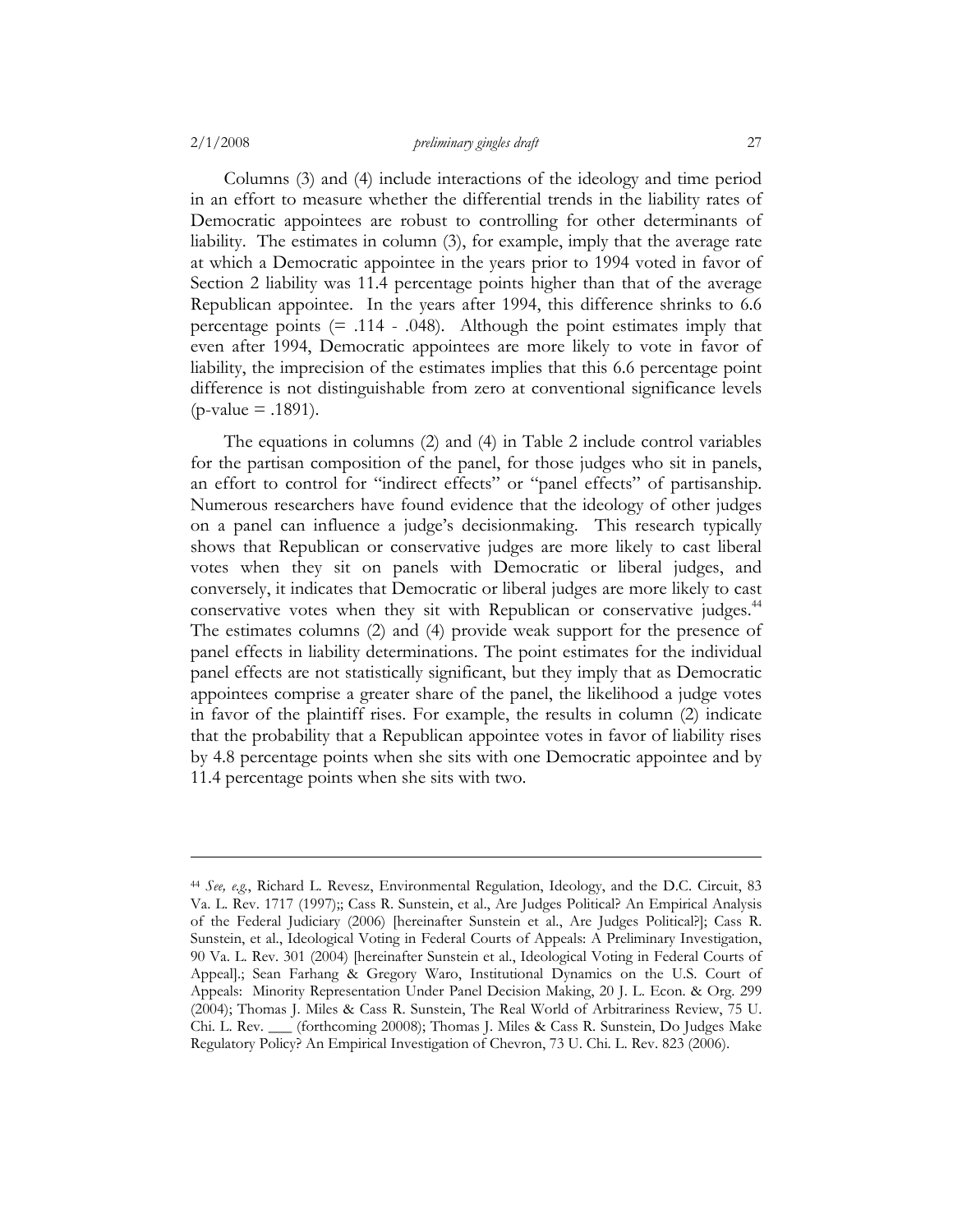| Variable                                                | (1)        | (2)                 | (3)               | (4)                |
|---------------------------------------------------------|------------|---------------------|-------------------|--------------------|
| Judge Was Democratic Appointee                          | .076       | .079                | .093              | .103               |
|                                                         | (.054)     | (.061)              | (.078)            | (.082)             |
| Judge Was Democratic Appointee * Year Was<br>After 1994 | $-$        | $-$                 | $-.033$<br>(.101) | $-.037$<br>(.103)  |
| One Additional Democratic Appointee on<br>Panel         | $-$        | $-.038$<br>(.071)   | $\overline{a}$    | $-.031$<br>(.074)  |
| Two Additional Democratic Appointees on<br>Panel        |            | $-.114$<br>(.117)   | $-$               | $-.100$<br>(.123)  |
| Judge was African-American                              | $.214**$   | .259**              | $.213**$          | $.329**$           |
|                                                         | (.090)     | (.108)              | (.090)            | (.110)             |
| Additional African-American on Panel                    | $-$        | $.253**$<br>(.0128) | $-$               | $.312**$<br>(.128) |
| Appellate Case                                          | $-.023$    | $-.024$             | $-.024$           | $-.026$            |
|                                                         | (.076)     | (.090)              | (.076)            | (.092)             |
| Challenge to At Large Election                          | .112       | .112                | .111              | .127               |
|                                                         | (.126)     | (.127)              | (.126)            | (.126)             |
| Challenge to Reapportionment Plan                       | .150       | .130                | .149              | .132               |
|                                                         | (.136)     | (.136)              | (.136)            | (.135)             |
| Challenge to Local Election Practice                    | $-.020$    | $-.025$             | $-.019$           | $-.019$            |
|                                                         | (.093)     | (.103)              | (.093)            | (.104)             |
| Plaintiffs Were African-American                        | $.216**$   | $.210**$            | $.217**$          | $.263**$           |
|                                                         | (.088)     | (.089)              | (.088)            | (.088)             |
| Case Occurred in Jurisdiction Covered by § 5            | .016       | $-.005$             | .013              | $-.006$            |
|                                                         | (.104)     | (.103)              | (.104)            | (.105)             |
| Log-likelihood                                          | $-249.294$ | $-245.529$          | $-249.245$        | $-240.582$         |
| Pseudo-R <sup>2</sup>                                   | .1644      | .1770               | .1242             | .1883              |

| TABLE 3. LIKELIHOOD OF INDIVIDUAL JUDGES VOTING TO FIND GINGLES FACTORS MET, |  |
|------------------------------------------------------------------------------|--|
| CONDITIONAL ON APPLYING THEM: PROBIT REGRESSION ANALYSIS                     |  |

Notes: Estimated marginal effects and in parentheses standard errors. \* means significant at 10% level. \*\* means significant at 5% level. N=448. All regressions also include fixed-effect controls for judicial circuits and years.

The regressions in Table 3 show that judicial ideology has a weaker relationship to the likelihood that a judge finds the *Gingles* factors satisfied, in those cases in which the framework is applied. In the first two equations, a Democratic appointee is more likely to vote in favor of finding the *Gingles* factors met than a Republican appointee by about eight percentage points. In addition to their smaller implied magnitudes, these estimates are slightly less precisely estimated than those in Table 2. Consequently, these estimates are not statistically significant. The last two equations in Table 3 attempt to capture the trend in effect of judicial ideology, and they indicate an even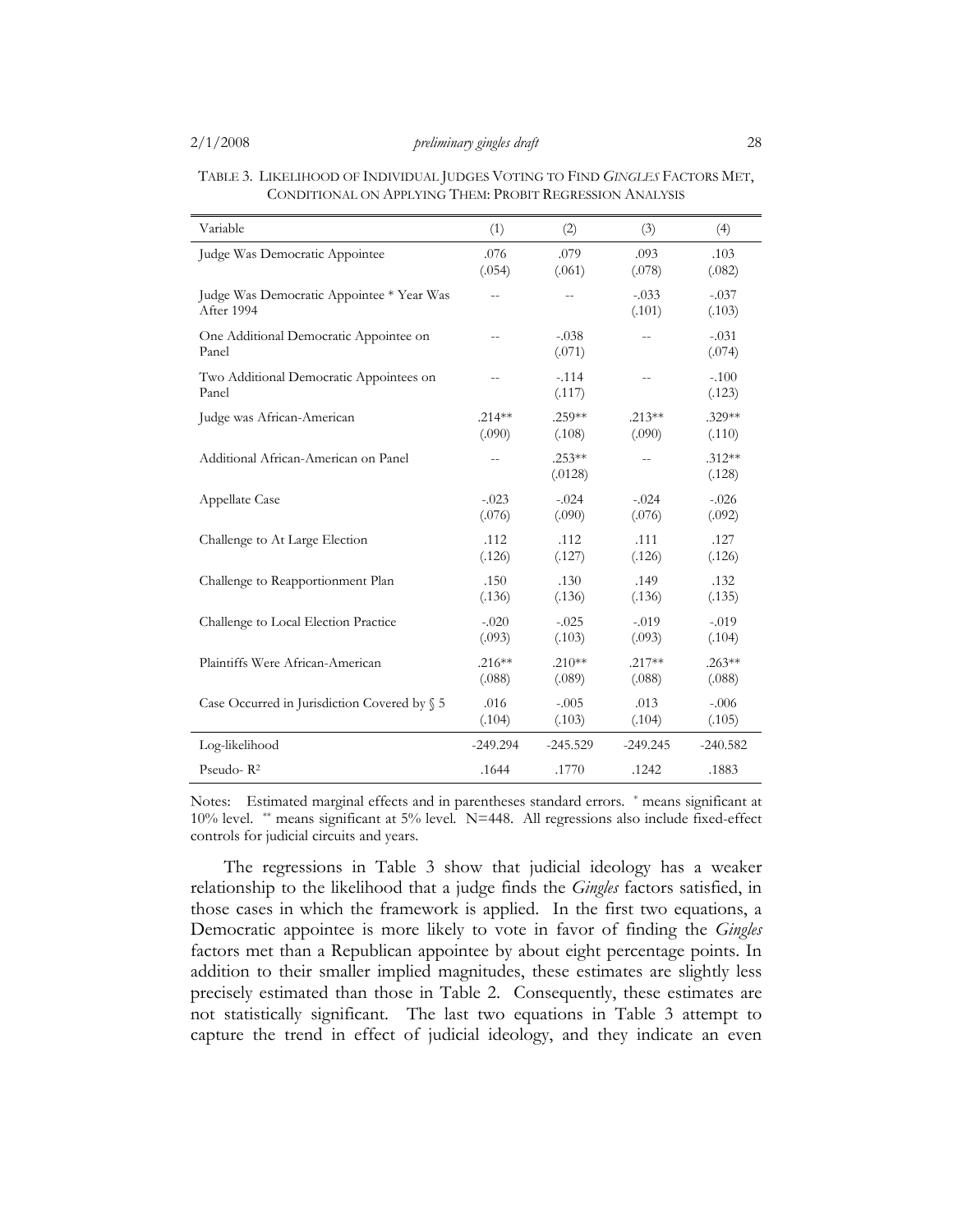smaller difference existed between Democratic and Republican appointees after 1994. Equation (3), for example, implies a six percentage point  $(= .093 - )$ .033) difference between Democratic and Republican appointees. An additional reason to doubt that ideology has a meaningful effect on a judge's decision regarding the satisfaction of the *Gingles* factors is that the estimated effects of panel composition are negative signed here and statistically indistinguishable from zero.

These estimates provide some support for the conclusion that judicial ideology exerts a more muted influence in the evaluation of the *Gingles* factors then it does on the overall liability determination. In that regard, the results are consistent with the view that the specific focus of the *Gingles* prongs and their more rule-like structure affords less opportunity for judicial ideology to assert itself.

The estimates in Table 3 contrast with those in Table 4. Judicial ideology correlates strongly and significantly with the probability a judge votes to assign liability after concluding that the *Gingles* factors are satisfied. Ideology's impact on this probability operates both directly – through a judge's own political affiliation – and indirectly – through the partisan composition of a judge's panel colleagues. For example, the estimates of column (1) show that the probability the average Democratic appointee concludes that liability should follow from satisfaction of the factors is 15.2 percentage points higher than that of the average Republican appointee. When controls for panel composition are included, as in the regression in column (2), this estimated difference is 20.5 percentage points. Moreover, the effects of panel composition are as large as the impact of a judge's own ideology. The equation implies that the presence of any additional Democratic appointee on a panel raises by 22 percentage points the probability that the judge concludes liability should follow from satisfaction of the factors. All of these estimates are statistically significant. These regressions indicate that after controlling for other characteristics of the cases, judicial ideology has a strong influence on the evaluation of whether in the totality of the circumstances, liability should follow from the plaintiff's satisfying the *Gingles* factors.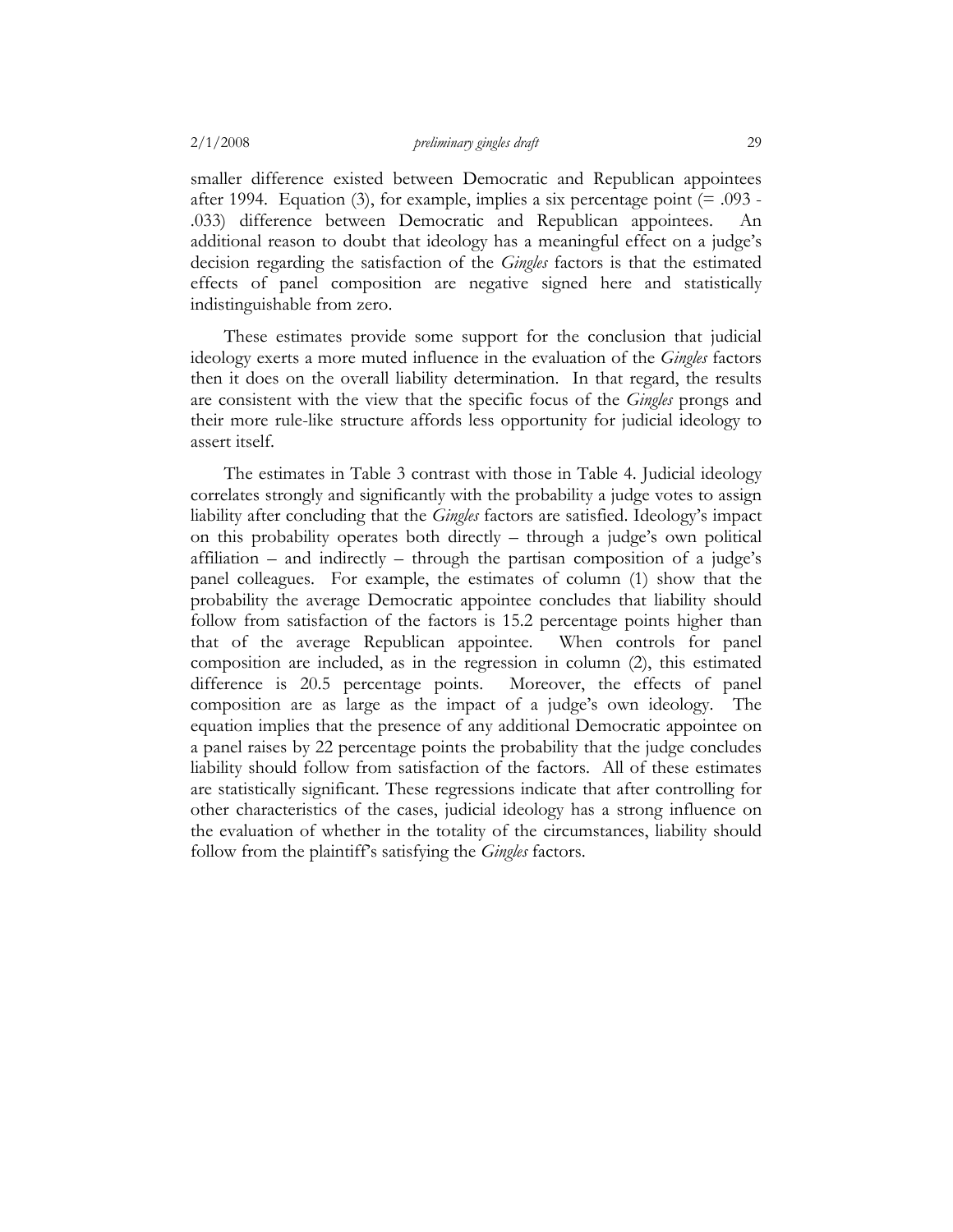| Variable                                                | (1)       | (2)                | (3)                 | (4)                 |
|---------------------------------------------------------|-----------|--------------------|---------------------|---------------------|
| Judge Was Democratic Appointee                          | $.152*$   | $.205**$           | $.386**$            | $.403**$            |
|                                                         | (.086)    | (.096)             | (.123)              | (.102)              |
| Judge Was Democratic Appointee * Year Was<br>After 1994 | $-$       | $\overline{a}$     | $-.570**$<br>(.196) | $-.537**$<br>(.180) |
| One Additional Democratic Appointee on<br>Panel         | $-$       | $.223**$<br>(.092) | $-$                 | $.202**$<br>(.090)  |
| Two Additional Democratic Appointees on<br>Panel        |           | $.222**$<br>(.065) | $\overline{a}$      | .199**<br>(.061)    |
| Judge was African-American                              | .161      | $.204***$          | .131                | $.163*$             |
|                                                         | (.094)    | (.065)             | (.094)              | (.063)              |
| Additional African-American on Panel                    |           | $.201*$<br>(.066)  | $\overline{a}$      | .173<br>(.064)      |
| Appellate Case                                          | $-.109$   | $-.291**$          | $-.086$             | $-.256**$           |
|                                                         | (.106)    | (.116)             | (.103)              | (.112)              |
| Challenge to At Large Election                          | .326      | .259               | .288                | .186                |
|                                                         | (.227)    | (.211)             | (.249)              | (.226)              |
| Challenge to Reapportionment Plan                       | $-.107$   | $-186$             | $-.050$             | $-.157$             |
|                                                         | (.185)    | (.162)             | (.197)              | (.177)              |
| Challenge to Local Election Practice                    | .160      | $.360**$           | $.266**$            | $.425**$            |
|                                                         | (.132)    | (.168)             | (.140)              | (.166)              |
| Plaintiffs Were African-American                        | .317      | .281               | .302                | .270                |
|                                                         | (.241)    | (.250)             | (.239)              | (.242)              |
| Case Occurred in Jurisdiction Covered by § 5            | $.220*$   | $.215*$            | $.249**$            | $.236**$            |
|                                                         | (.090)    | (.083)             | (.078)              | (.071)              |
| Log-likelihood                                          | $-61.509$ | $-54.730$          | $-57.721$           | $-51.656$           |
| Pseudo-R <sup>2</sup>                                   | .4294     | .4923              | .4645               | .5208               |

TABLE 4. LIKELIHOOD OF INDIVIDUAL JUDGES VOTING FOR SECTION 2 LIABILITY, CONDITIONAL ON *GINGLES* FACTORS BEING MET: PROBIT REGRESSION ANALYSIS

Notes: Estimated marginal effects and in parentheses standard errors. \* means significant at  $10\%$  level. \*\* means significant at 5% level. N=172. All regressions also include fixed-effect controls for judicial circuits and years.

The equations in columns (3) and (4) present tests for differential trends in the effect of judicial ideology. When the regression includes an interaction of a judge's partisan affiliation and time period, the baseline estimate of ideology is substantial. For example, the results in column (3) imply that prior to 1994, a Democratic appointee had a conditional probability of voting in favor of liability that was 38.6 percentage points higher on average than a Republican appointee. But after 1994, the estimated effect of ideology swung back, even into negative territory  $(-184 = .386 - .570)$ . The relatively small number of observations (N=172) and the inclusion of a full set of controls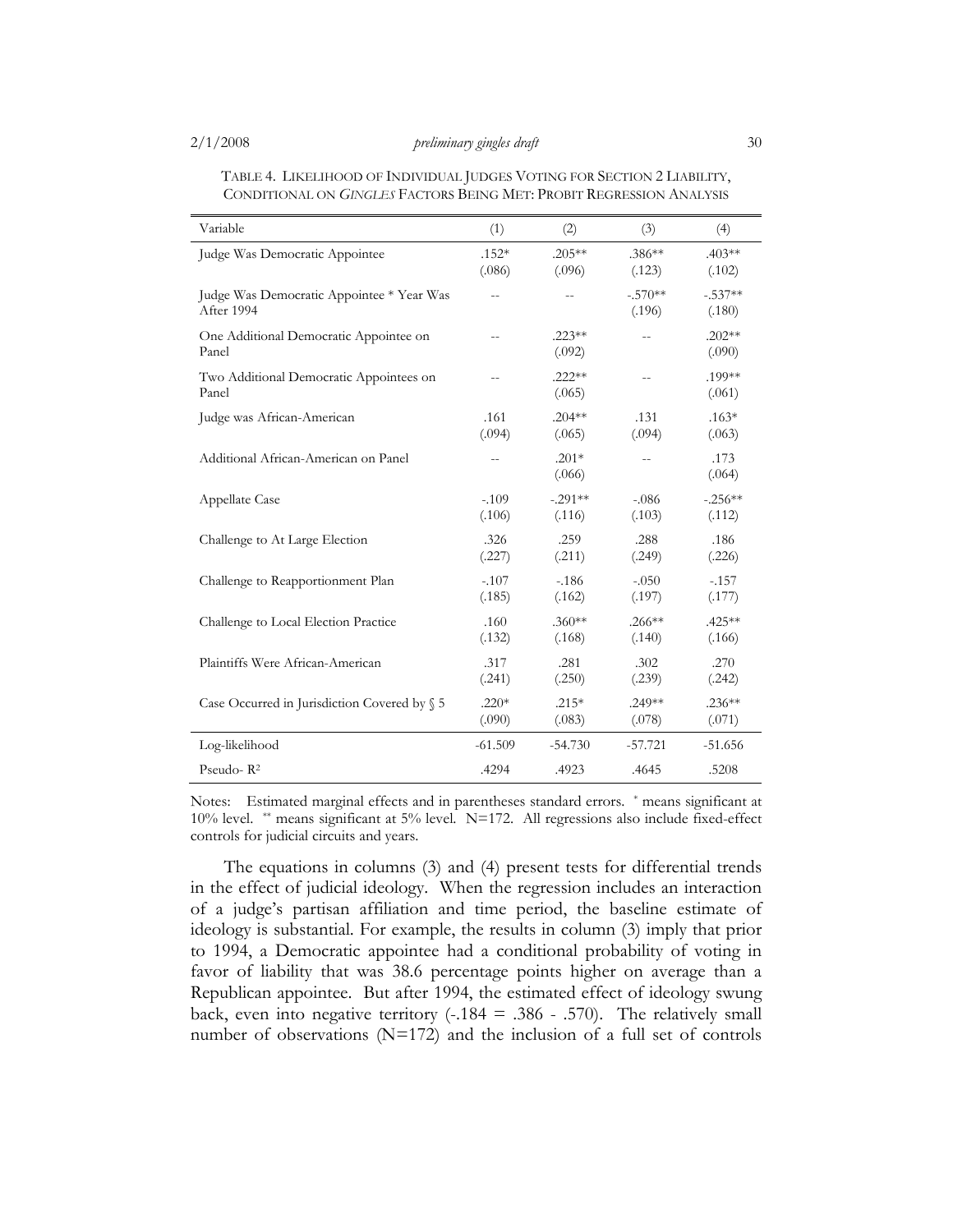may lead the estimates to be overstated. Without attaching too much importance to their precise magnitude, the general patterns are clear. Before 1994, Democratic appointment correlated strongly with a higher conditional probability of favoring liability after a plaintiff meets the *Gingles* factors. After 1994, there was no statistically significant difference between Democratic and Republican appointees in this conditional probability (p-value  $= .4059$ ). The regression analysis provide some confirmation of the patterns seen the charts. Democratic appointees were initially more likely to conclude that liability should follow from a plaintiff's satisfaction of the factors. But by the latter half of the 1990's, they were no more willing to assign liability in this circumstance than were Republican appointees.

In short, these models confirm that ideology correlates with liability under Section 2; that there are only modest partisan differences in the likelihood that Democratic and Republican appointees will find the *Gingles* factors satisfied; and that ideology correlates strongly with the question whether liability should follow from satisfaction of the factors. Panel effects of ideology are most clearly apparent during the evaluation of the totality of the circumstances.

Moreover, the models confirm that there were sharp changes over time in the role that judicial ideology played in the second stage of the *Gingles* inquiry. In the first half of the observation period, the probability that a Democratic appointees concluded that liability should follow from satisfaction of the factors is higher on average than that of a Republican. But in the second half of the study period, this conditional probability for the average Democratic appointee was statistically indistinguishable from that of the average Republican appointee. This trend is consistent with the second transformation of voting rights jurisprudence that we predicted in Part I.

# B. *Judicial Race*

In addition to its political salience, the VRA – as a statute intended to protect minority voting rights – also has particular relevance on the dimension of race. For that reason, we previously investigated the role of judicial race on the likelihood a judge imposes liability under Section  $2^{45}$  Although the number of African-American judges in the data was small, the magnitude of the effects we detected were quite large. We observed that African-American judges were substantially more likely to vote in favor of a Section 2 plaintiff. In addition, race exerted a sizable panel effect. White judges who sat on panels with at least one African-American judge were considerably more likely to vote in favor of liability, and this effect was evident for both Democratic

<sup>45</sup> Cox & Miles.